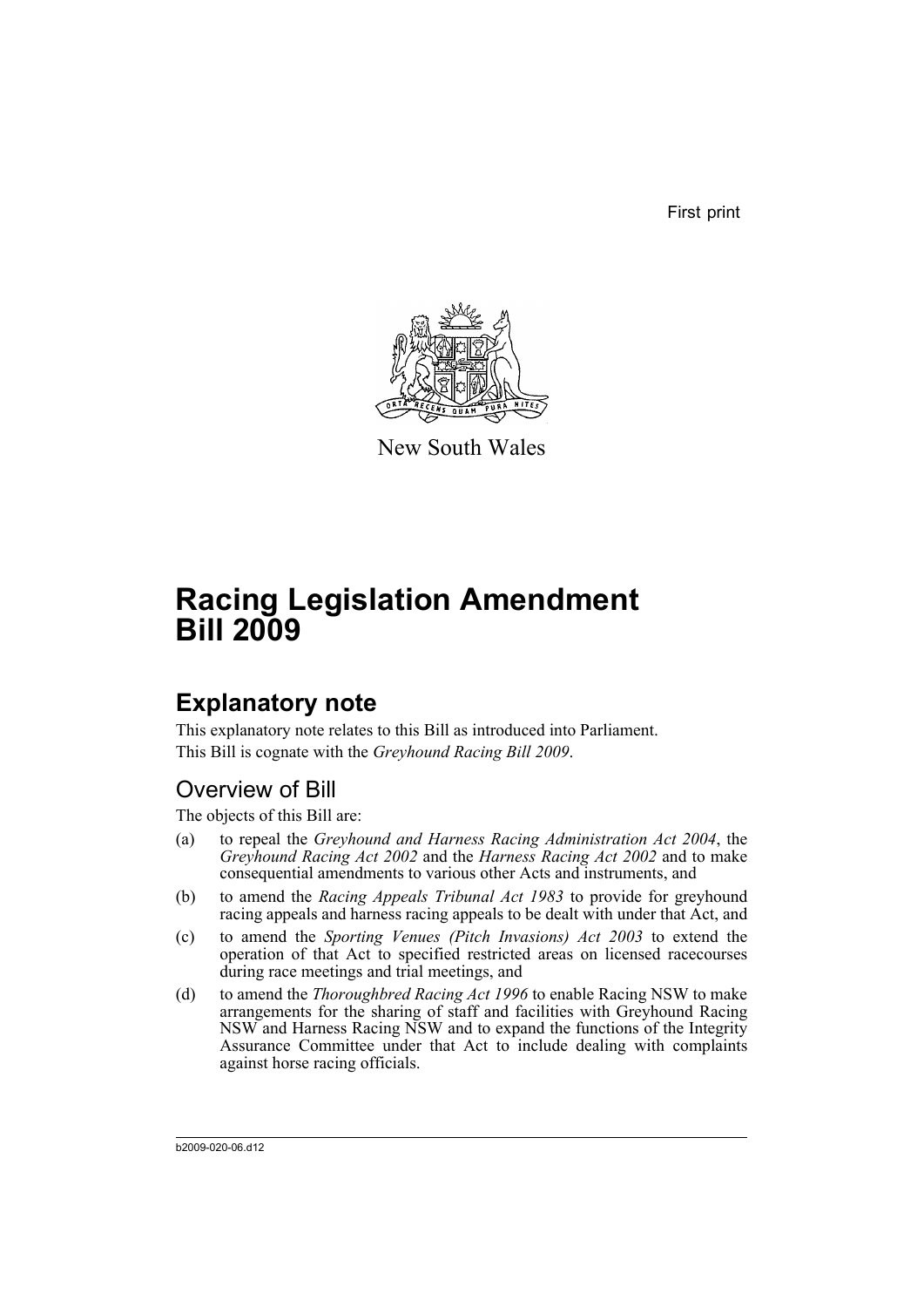Explanatory note

# Outline of provisions

**Clause 1** sets out the name (also called the short title) of the proposed Act.

**Clause 2** provides for the commencement of the proposed Act on a day or days to be appointed by proclamation.

**Clause 3** repeals the *Greyhound and Harness Racing Administration Act 2004*, the *Greyhound Racing Act 2002* and the *Harness Racing Act 2002*.

### **Schedule 1 Amendment of Racing Appeals Tribunal Act 1983 No 199**

#### **Amendments relating to greyhound racing and harness racing appeals**

Clause 3 of the proposed Act repeals the *Greyhound and Harness Racing Administration Act 2004* which established a Greyhound and Harness Racing Appeals Tribunal to hear appeals from certain decisions of stewards, harness racing clubs and greyhound racing clubs and the Greyhound and Harness Racing Regulatory Authority. Schedule 3 to the proposed *Greyhound Racing Act 2009* formally dissolves that Tribunal and Authority.

**Schedule 1 [13]** inserts proposed sections 15A and 15B into the *Racing Appeals Tribunal Act 1983* (*the Act*) to provide for appeals previously dealt with under the *Greyhound and Harness Racing Administration Act 2004* to be dealt with by the Racing Appeals Tribunal.

**Schedule 1 [15]** inserts proposed section 17A into the Act which provides for the determination of appeals by the Racing Appeals Tribunal in relation to greyhound racing or harness racing.

**Schedule 1 [16]** substitutes section 20 of the Act to provide that the expenses relating to the Racing Appeals Tribunal's determination of greyhound racing appeals and harness racing appeals are to be paid by Greyhound Racing New South Wales and Harness Racing New South Wales. Proposed section  $20$  also provides for the expenses relating to horse racing appeals to be paid by Racing New South Wales, as is currently the case.

**Schedule 1 [1], [3], [4], [12] and [14]** make consequential amendments.

**Schedule 1 [17]–[21]** make amendments of a savings or transitional nature.

#### **Amendments relating to assessors and expert advice**

**Schedule 1 [5]** substitutes section 8A of the Act which currently enables the Minister to appoint assessors to assist the Racing Appeals Tribunal. Proposed section 8A will instead enable the Tribunal to seek expert advice in connection with the hearing of an appeal.

**Schedule 1 [2] and [6]–[11]** make consequential amendments.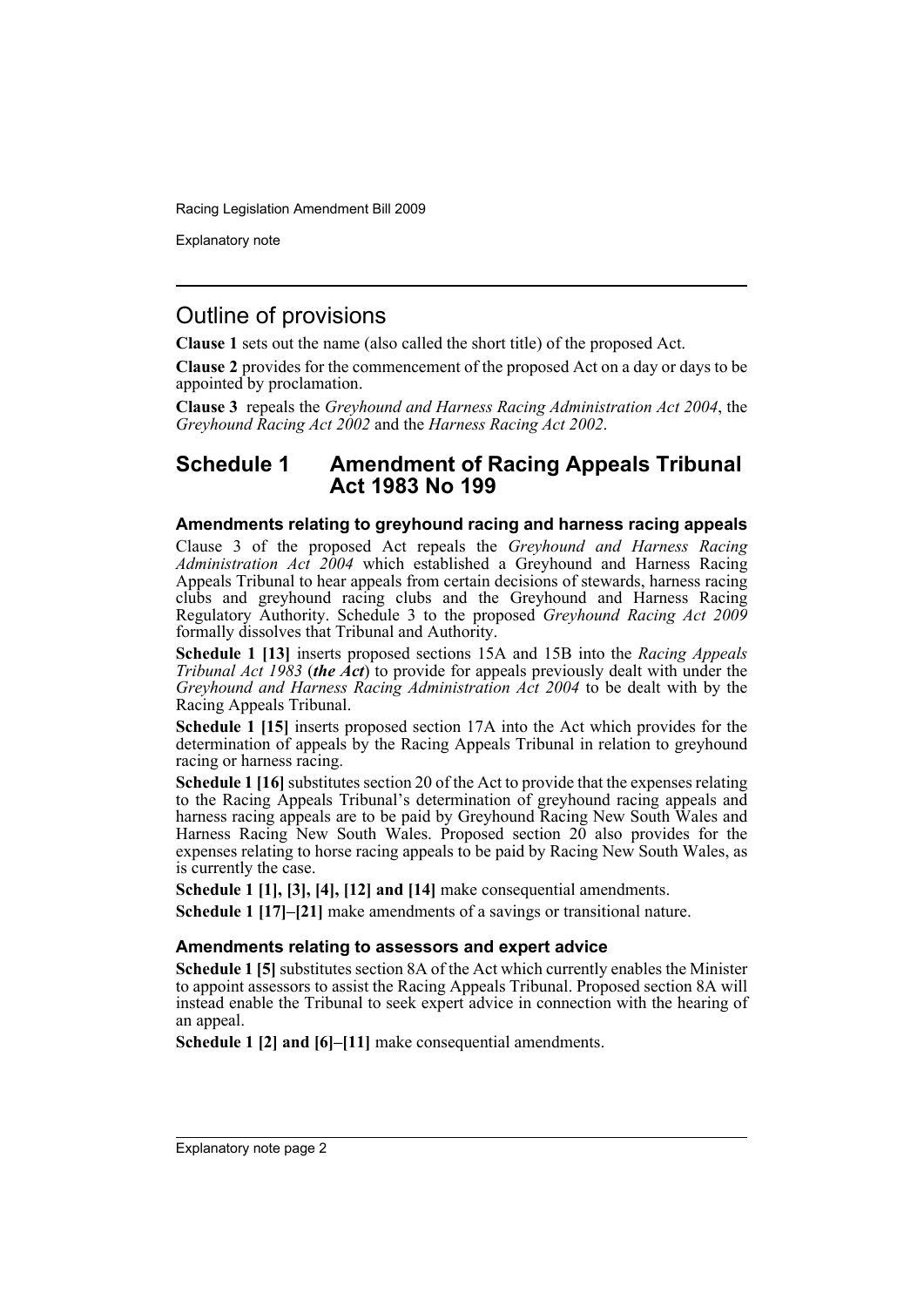Explanatory note

### **Schedule 2 Amendment of Sporting Venues (Pitch Invasions) Act 2003 No 44**

**Schedule 2 [8]** inserts section 4A into the *Sporting Venues (Pitch Invasions) Act 2003* (*the Act*) to make it an offence for a person to enter or remain on a restricted area of a licensed racecourse during a race meeting or trial meeting for horse, greyhound or harness racing. Certain persons are exempted from the operation of the proposed section such as riders or harness racing drivers who are participating in the race meeting or trial meeting, persons who are authorised by the controlling body for the race meeting or trial meeting, persons engaged in the control and management of the race meeting or trial meeting and authorised officers. A restricted area of a racecourse is defined as a racetrack, course proper or other racing surface, parade ring, race day tie-up stall, kennel or swabbing area and includes any pathways connecting any of those places. The definition of restricted area may be extended by the regulations.

**Schedule 2 [3]** amends section 3 (1) of the Act to include certain definitions. In particular, it defines *controlling body* for a race meeting or trial meeting as meaning Racing New South Wales, Greyhound Racing New South Wales or Harness Racing New South Wales depending on whether the race meeting or trial meeting relates to horse racing, greyhound racing or harness racing.

**Schedule 2 [9]** amends section 5 of the Act, which provides for a 12-month ban of a person from a sporting venue, if he or she is removed for pitch invasion so that it will apply to removal of a person for entering a restricted area of a racecourse under proposed section 4A.

**Schedule 2 [10] and [11]** amend section 6 of the Act, which provides for a life ban of a person from a sporting venue if he or she contravenes a previous ban imposed, so that it will apply to a person contravening a ban from entering a restricted area of a racecourse.

**Schedule 2 [12]** amends section 13 of the Act to provide for a penalty notice amount of \$500 for a contravention of proposed section 4A. That amount is the same as for the existing offences relating to pitch invasion.

**Schedule 2 [1], [2] and [4]–[7]** make consequential amendments.

### **Schedule 3 Amendment of other Acts and Regulations**

**Schedule 3.1–3.14, 3.15 [2] and 3.16** amend various Acts and Regulations as a consequence of the repeal of the *Greyhound and Harness Racing Administration Act 2004*, the *Greyhound Racing Act 2002* and the *Harness Racing Act 2002*.

**Schedule 3.15 [3]** inserts proposed section 18A into the *Thoroughbred Racing Act 1996* to enable Racing New South Wales to make arrangements for the sharing of staff and facilities with Greyhound Racing New South Wales and Harness Racing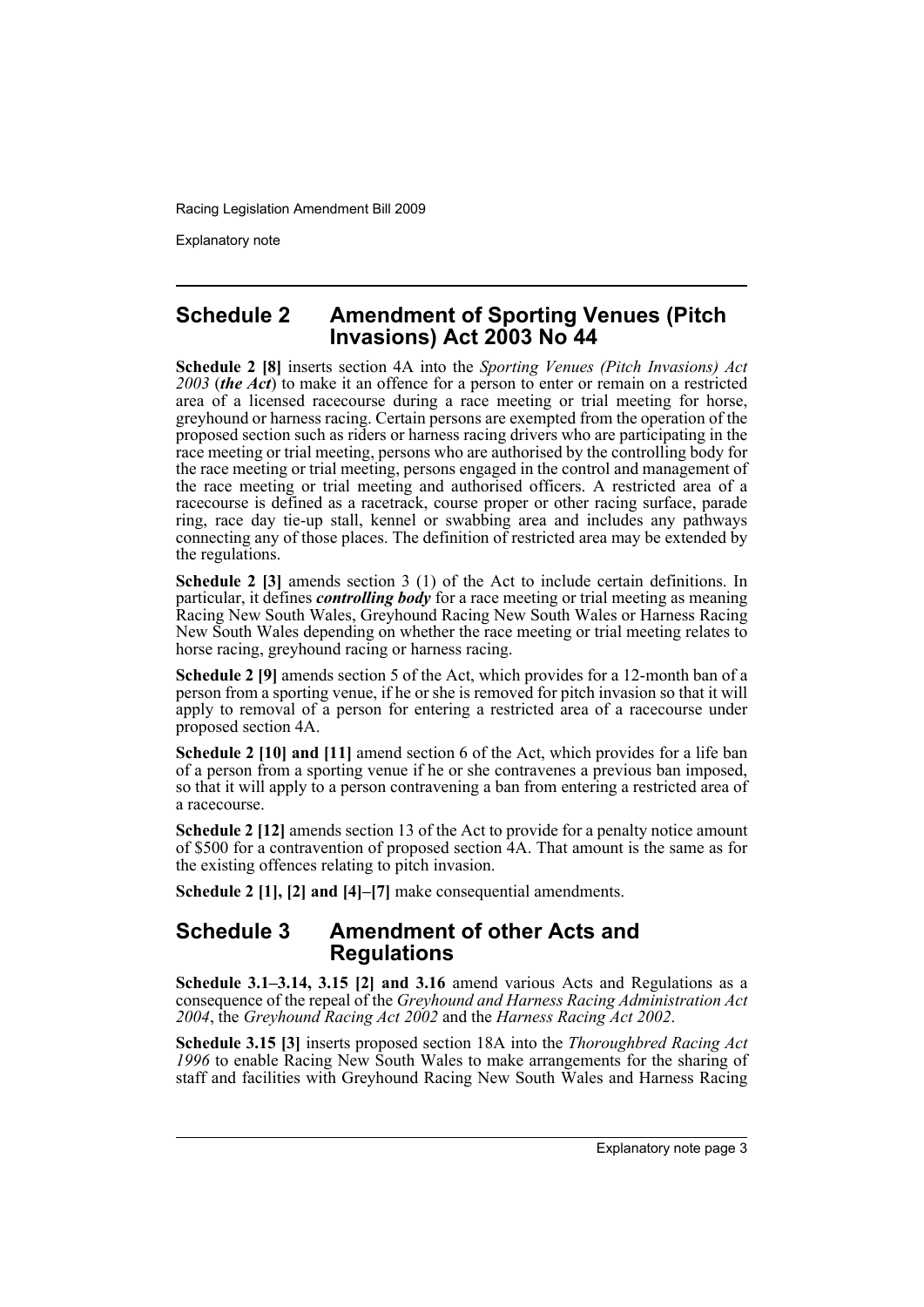Explanatory note

New South Wales. Any arrangement in relation to stewards or licensing or registration requires the consent of the Minister.

**Schedule 3.15 [5]** inserts proposed sections 23A and 23B into the *Thoroughbred Racing Act 1996*. **Schedule 3.15 [1] and [4]** make consequential amendments.

Proposed section 23A enables a person to make a complaint to the Integrity Assurance Committee established under that Act about a horse racing official. The proposed section sets out the procedure to be followed by the Committee when dealing with complaints and provides the Committee with certain powers to facilitate investigation of complaints.

Proposed section 23B requires the Integrity Assurance Committee to provide a written report to Racing NSW and the Minister in relation to the investigation of a complaint if the Committee is satisfied that the results of the investigation indicate that there has been a contravention of the *Thoroughbred Racing Act 1996* or any other Act in relation to the conduct of horse racing or a contravention of the code of conduct adopted by Racing NSW.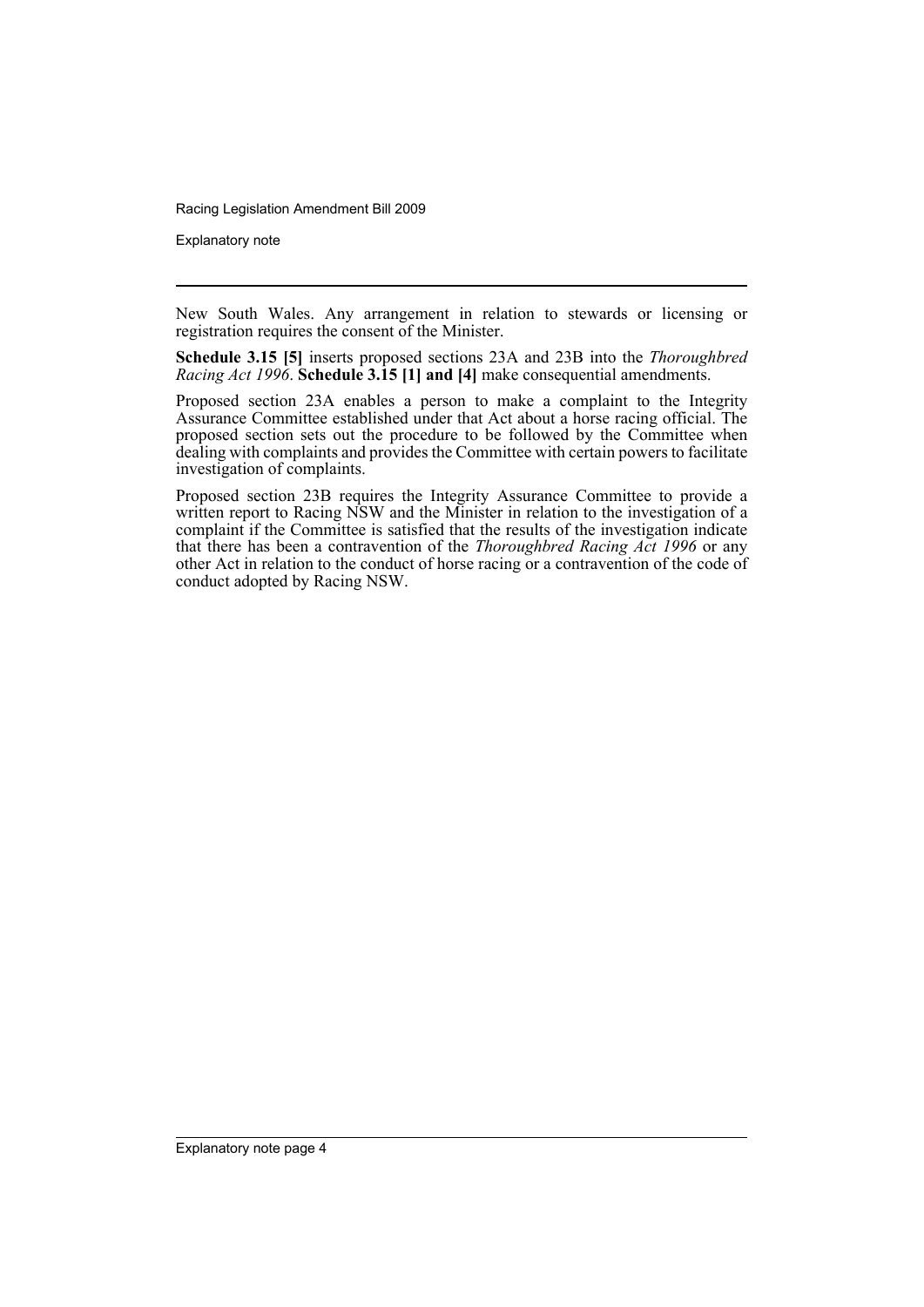First print



New South Wales

# **Racing Legislation Amendment Bill 2009**

# **Contents**

|            |                                                                  | Page           |
|------------|------------------------------------------------------------------|----------------|
|            | Name of Act                                                      |                |
| 2          | Commencement                                                     | 2              |
| 3          | Repeal of Acts                                                   | $\overline{2}$ |
|            | Schedule 1 Amendment of Racing Appeals Tribunal Act 1983 No 199  | 3              |
| Schedule 2 | Amendment of Sporting Venues (Pitch Invasions) Act 2003<br>No 44 | 10             |
| Schedule 3 | Amendment of other Acts and instruments                          | 13             |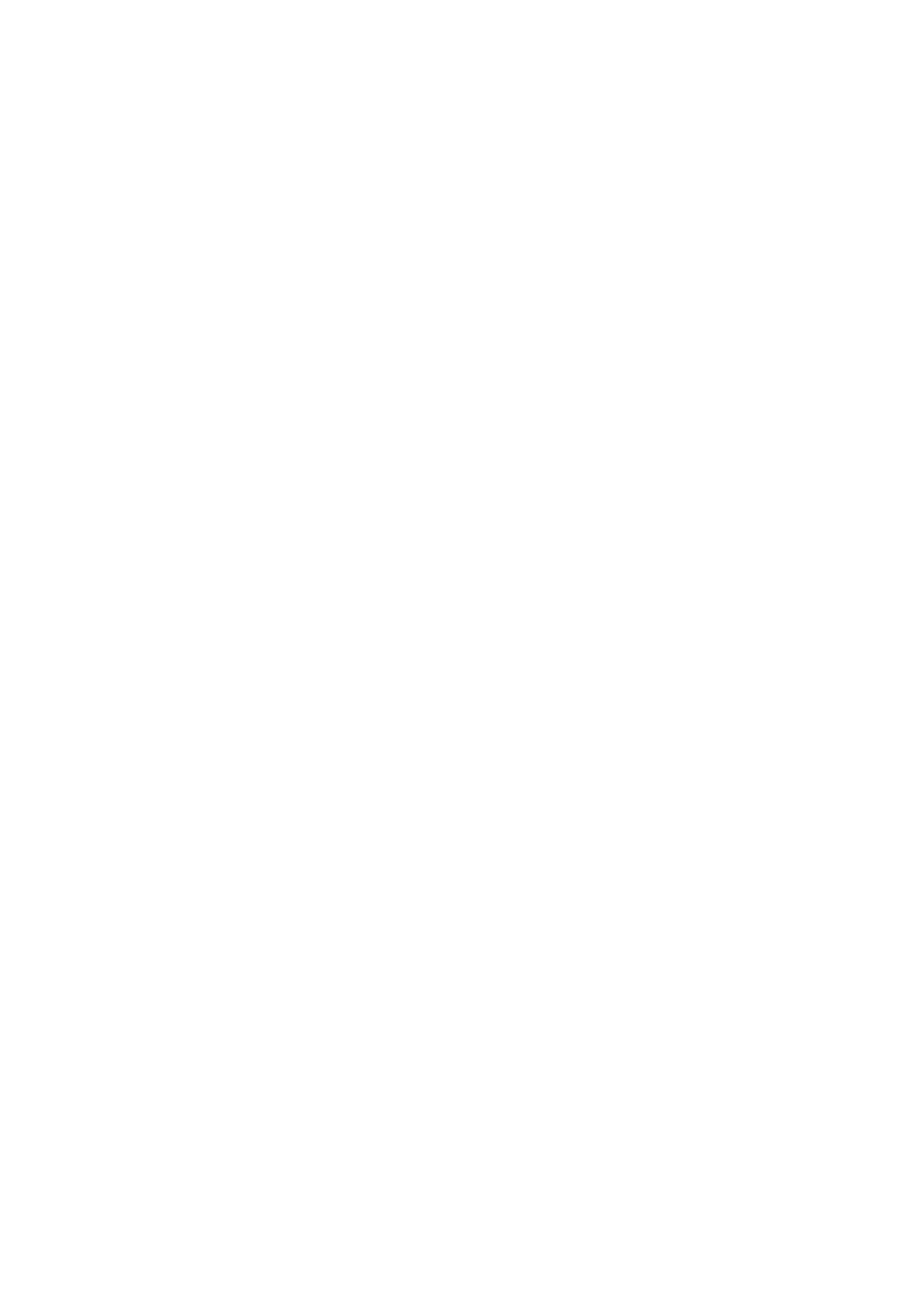

New South Wales

# **Racing Legislation Amendment Bill 2009**

No , 2009

### **A Bill for**

An Act to repeal the *Greyhound and Harness Racing Administration Act 2004*, the *Greyhound Racing Act 2002* and the *Harness Racing Act 2002*; to amend other Acts and instruments consequentially; and for other purposes.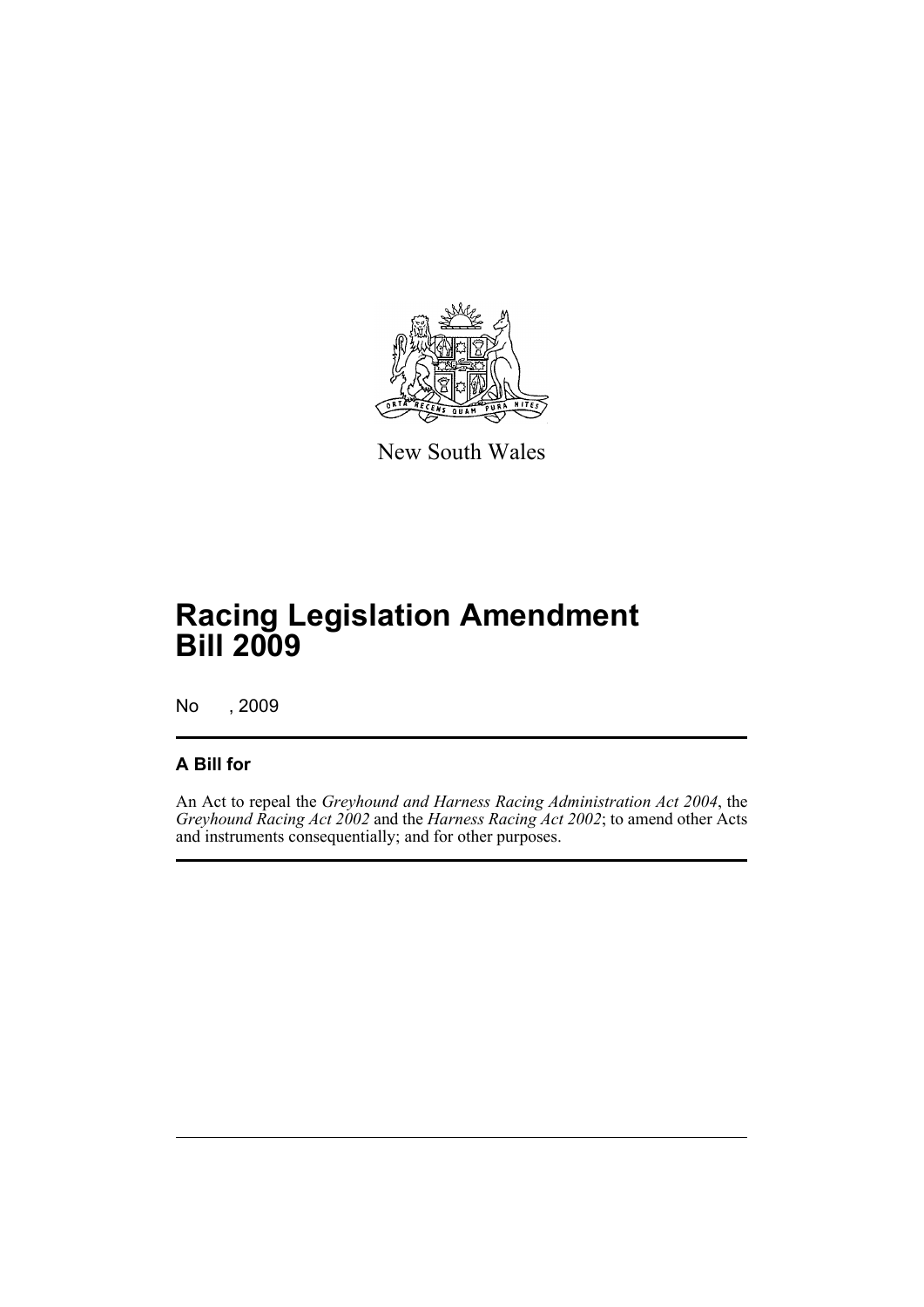<span id="page-7-2"></span><span id="page-7-1"></span><span id="page-7-0"></span>

|   |     | The Legislature of New South Wales enacts:                               | 1              |
|---|-----|--------------------------------------------------------------------------|----------------|
| 1 |     | Name of Act                                                              | $\overline{2}$ |
|   |     | This Act is the Racing Legislation Amendment Act 2009.                   | 3              |
|   |     | <b>Commencement</b>                                                      | 4              |
|   |     | This Act commences on a day or days to be appointed by proclamation.     | 5              |
| 3 |     | <b>Repeal of Acts</b>                                                    | 6              |
|   | (1) | The Greyhound and Harness Racing Administration Act 2004 is<br>repealed. | 7<br>8         |
|   | (2) | The <i>Greyhound Racing Act 2002</i> is repealed.                        | 9              |
|   | (3) | The <i>Harness Racing Act 2002</i> is repealed.                          | 10             |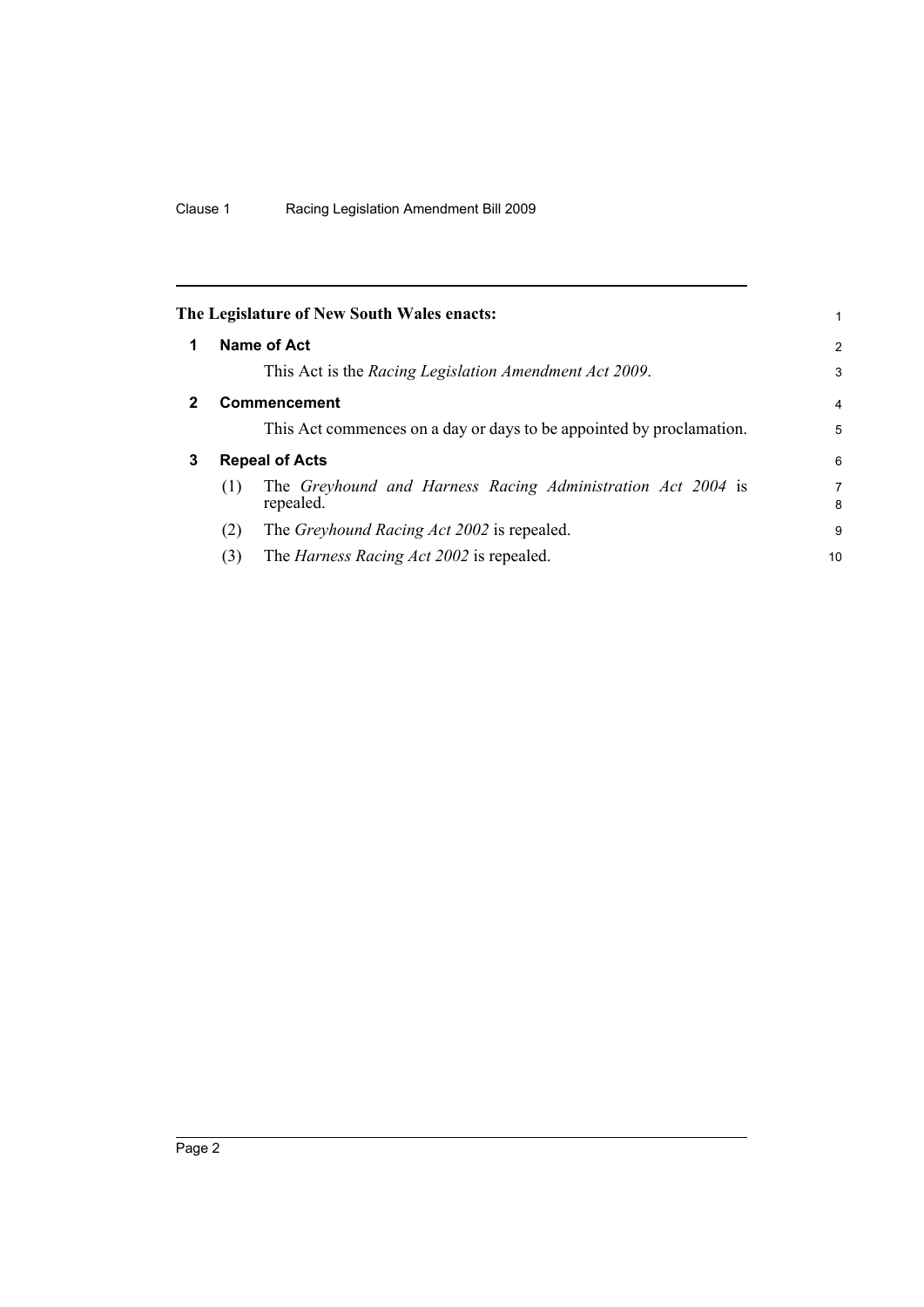Amendment of Racing Appeals Tribunal Act 1983 No 199 Schedule 1

<span id="page-8-0"></span>

|     | <b>Schedule 1</b><br><b>Amendment of Racing Appeals Tribunal</b><br>Act 1983 No 199                                                                                                          | 1<br>$\overline{c}$ |
|-----|----------------------------------------------------------------------------------------------------------------------------------------------------------------------------------------------|---------------------|
| [1] | Long title                                                                                                                                                                                   | 3                   |
|     | Insert "and appeals from certain decisions under the <i>Greyhound Racing</i><br>Act 2009 and the Harness Racing Act 2009" after "Thoroughbred Racing"<br>Act 1996".                          | 4<br>5<br>6         |
| [2] | <b>Section 4 Definitions</b>                                                                                                                                                                 | 7                   |
|     | Omit the definition of <i>assessor</i> from section $4(1)$ .                                                                                                                                 | 8                   |
| [3] | Section 4 (1)                                                                                                                                                                                | 9                   |
|     | Insert in alphabetical order:                                                                                                                                                                | 10                  |
|     | <b>GRNSW</b> means Greyhound Racing New South Wales                                                                                                                                          | 11                  |
|     | constituted under the <i>Greyhound Racing Act 2009</i> .                                                                                                                                     | 12                  |
|     | <b>HRNSW</b> means Harness Racing New South Wales constituted<br>under the <i>Harness Racing Act 2009</i> .                                                                                  | 13<br>14            |
| [4] | Section 8 Harness Racing Appeals Tribunal may be appointed as<br><b>Tribunal</b>                                                                                                             | 15<br>16            |
|     | Omit the section.                                                                                                                                                                            | 17                  |
| [5] | <b>Section 8A</b>                                                                                                                                                                            | 18                  |
|     | Omit the section. Insert instead:                                                                                                                                                            | 19                  |
|     | 8A<br><b>Expert advice</b>                                                                                                                                                                   | 20                  |
|     | The Tribunal may seek expert advice in connection with the<br>hearing of an appeal from any person who, in its opinion, has<br>special knowledge of, and experience in, the racing industry. | 21<br>22<br>23      |
| [6] | <b>Section 8B Functions of assessors</b>                                                                                                                                                     | 24                  |
|     | Omit the section.                                                                                                                                                                            | 25                  |
| [7] | <b>Section 10 Term of office</b>                                                                                                                                                             | 26                  |
|     | Omit section 10 (b).                                                                                                                                                                         | 27                  |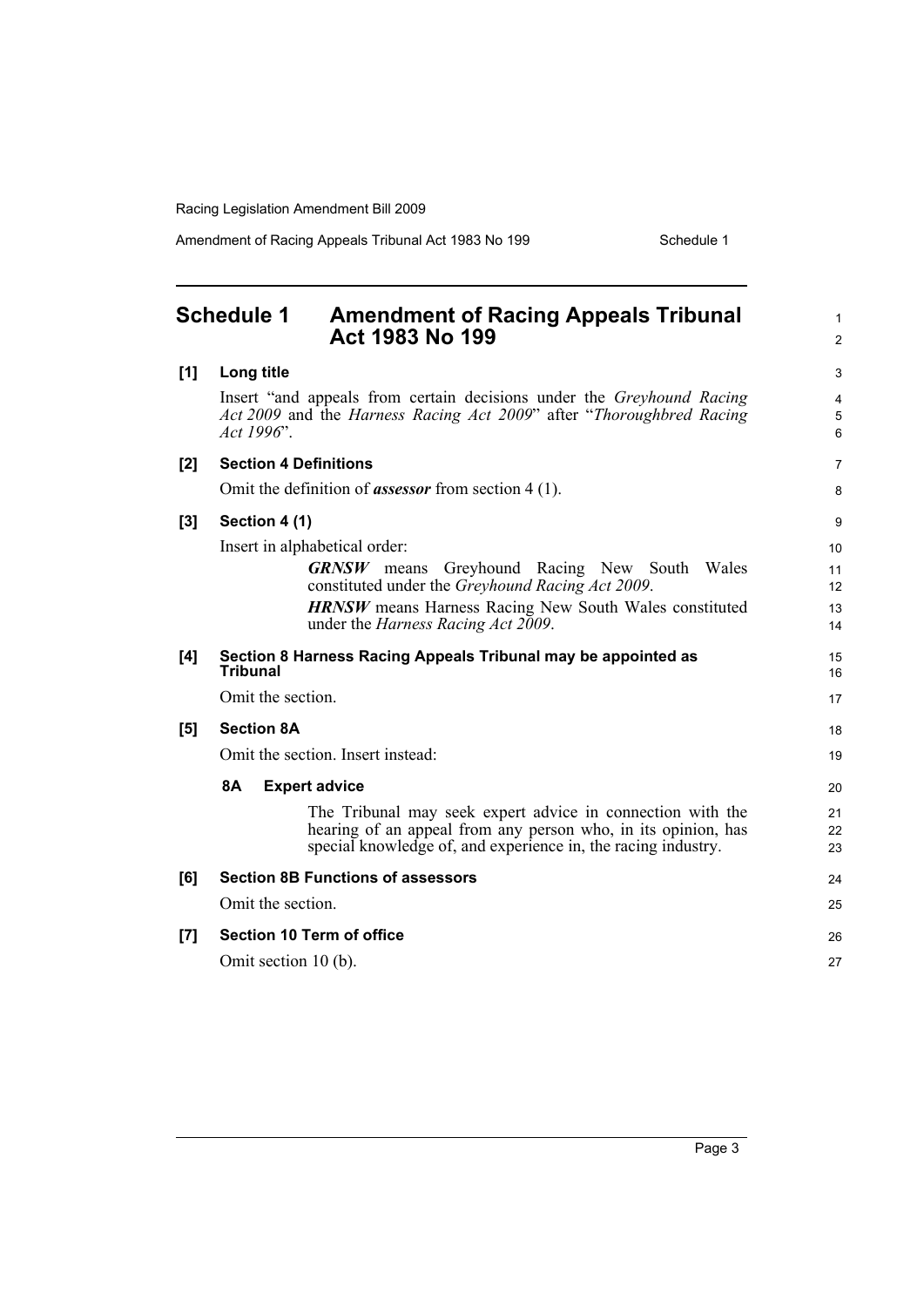Schedule 1 Amendment of Racing Appeals Tribunal Act 1983 No 199

| [8]    |     | <b>Section 12</b>        |              |                                                                                                                                                                                                                                                                      | $\mathbf{1}$         |
|--------|-----|--------------------------|--------------|----------------------------------------------------------------------------------------------------------------------------------------------------------------------------------------------------------------------------------------------------------------------|----------------------|
|        |     |                          |              | Omit the section. Insert instead:                                                                                                                                                                                                                                    | $\overline{c}$       |
|        | 12  |                          | Remuneration |                                                                                                                                                                                                                                                                      | 3                    |
|        |     |                          |              | A person (not being a judge of any court) holding office as, or<br>acting as, the Tribunal is entitled to be paid such remuneration<br>(including travelling and subsistence allowances) as the Minister<br>may from time to time determine.                         | 4<br>5<br>6<br>7     |
| [9]    |     |                          |              | <b>Section 13 Vacation of office</b>                                                                                                                                                                                                                                 | 8                    |
|        |     |                          |              | Omit "or a person holding office as an assessor" from section 13 (2).                                                                                                                                                                                                | 9                    |
| $[10]$ |     | Section 13 (3) (b)       |              |                                                                                                                                                                                                                                                                      | 10                   |
|        |     | Omit the paragraph.      |              |                                                                                                                                                                                                                                                                      | 11                   |
| $[11]$ |     |                          |              | <b>Section 14 Effect of certain other Acts</b>                                                                                                                                                                                                                       | 12                   |
|        |     |                          |              | Omit section 14 (1). Insert instead:                                                                                                                                                                                                                                 | 13                   |
|        |     | (1)                      |              | The Public Sector Employment and Management Act 2002 does<br>not apply to or in respect of the appointment of a person as, or to<br>act as, the Tribunal and a person holding office as, or acting as,<br>the Tribunal is not, as the Tribunal, subject to that Act. | 14<br>15<br>16<br>17 |
| $[12]$ |     |                          |              | Part 3, Division 1, heading                                                                                                                                                                                                                                          | 18                   |
|        |     |                          |              | Insert before section 15:                                                                                                                                                                                                                                            | 19                   |
|        |     | <b>Division 1</b>        |              | Appeals relating to thoroughbred racing                                                                                                                                                                                                                              | 20                   |
| $[13]$ |     | Part 3, Division 2       |              |                                                                                                                                                                                                                                                                      | 21                   |
|        |     | Insert after section 15: |              |                                                                                                                                                                                                                                                                      | 22                   |
|        |     | <b>Division 2</b>        |              | Appeals relating to greyhound racing or<br>harness racing                                                                                                                                                                                                            | 23<br>24             |
|        | 15A |                          |              | Appeals to Tribunal relating to greyhound racing                                                                                                                                                                                                                     | 25                   |
|        |     | (1)                      |              | Any person who is aggrieved by any of the following decisions<br>may, in accordance with the regulations, appeal against the<br>decision to the Tribunal:                                                                                                            | 26<br>27<br>28       |
|        |     |                          | (a)          | a decision of a greyhound racing club (within the meaning<br>of the <i>Greyhound Racing Act</i> 2009) or a steward of a<br>greyhound racing club,                                                                                                                    | 29<br>30<br>31       |
|        |     |                          | (b)          | a decision of a steward of GRNSW.                                                                                                                                                                                                                                    | 32                   |
|        |     |                          |              |                                                                                                                                                                                                                                                                      |                      |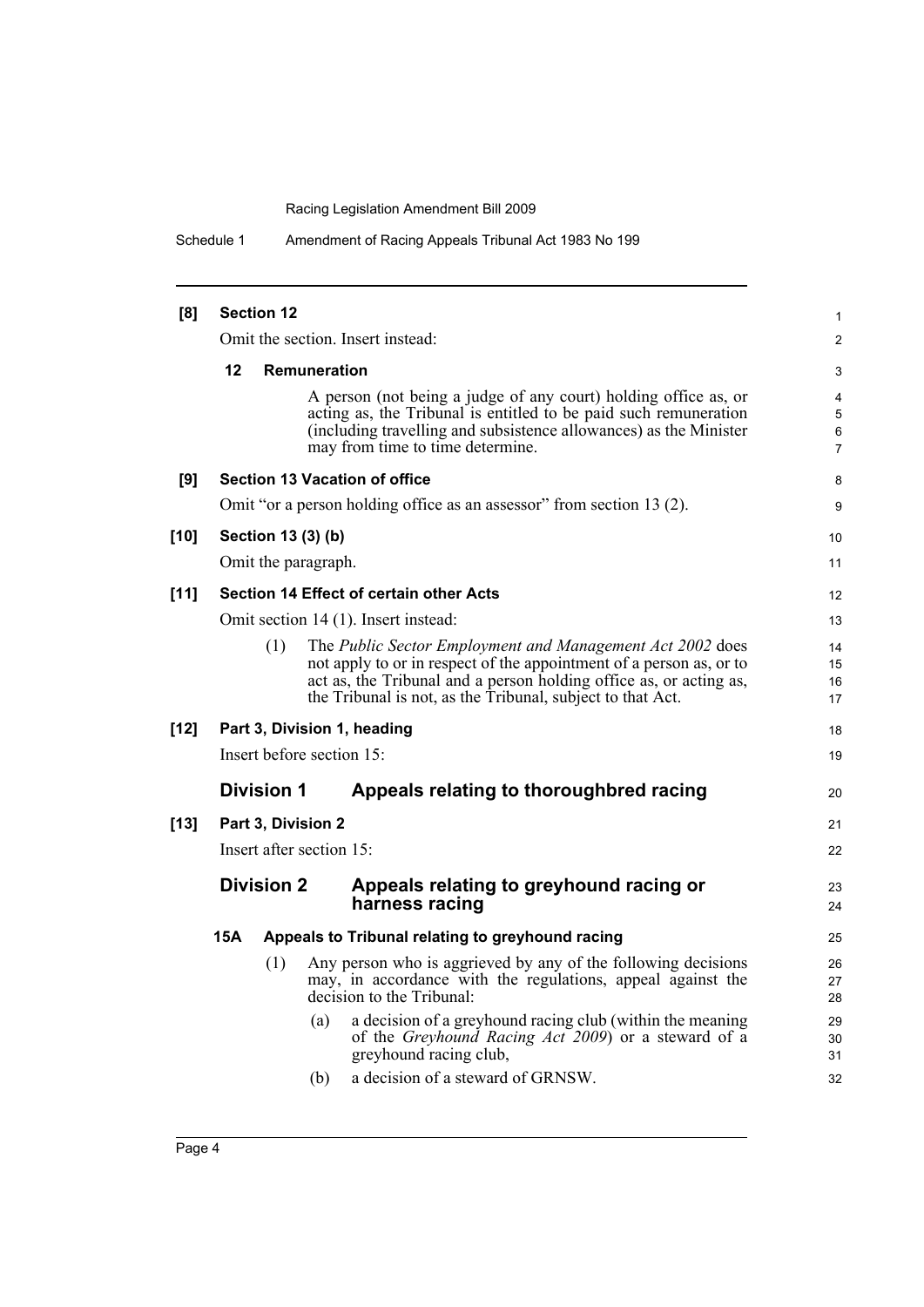Amendment of Racing Appeals Tribunal Act 1983 No 199

| Schedule 1 |
|------------|
|------------|

|        |           | (2)                |                          | Any of the following persons or bodies that are aggrieved by a<br>decision of GRNSW may, in accordance with the regulations,<br>appeal against the decision to the Tribunal:              | $\mathbf{1}$<br>$\overline{\mathbf{c}}$<br>3 |
|--------|-----------|--------------------|--------------------------|-------------------------------------------------------------------------------------------------------------------------------------------------------------------------------------------|----------------------------------------------|
|        |           |                    | (a)                      | any person,                                                                                                                                                                               | 4                                            |
|        |           |                    | (b)                      | a greyhound racing club (within the meaning of the<br>Greyhound Racing Act 2009).                                                                                                         | 5<br>6                                       |
|        | 15B       |                    |                          | Appeals to Tribunal relating to harness racing                                                                                                                                            | $\overline{7}$                               |
|        |           | (1)                |                          | Any person who is aggrieved by any of the following decisions<br>may, in accordance with the regulations, appeal against the<br>decision to the Tribunal:                                 | 8<br>9<br>10 <sup>°</sup>                    |
|        |           |                    | (a)                      | a decision of a harness racing club (within the meaning of<br>the Harness Racing Act 2009),                                                                                               | 11<br>12 <sup>2</sup>                        |
|        |           |                    | (b)                      | a decision of a steward of HRNSW.                                                                                                                                                         | 13                                           |
|        |           | (2)                |                          | Any of the following persons or bodies that are aggrieved by a<br>decision of HRNSW may, in accordance with the regulations,<br>appeal against the decision to the Tribunal:              | 14<br>15<br>16                               |
|        |           |                    | (a)                      | any person,                                                                                                                                                                               | 17                                           |
|        |           |                    | (b)                      | a harness racing club (within the meaning of the <i>Harness</i><br>Racing Act 2009).                                                                                                      | 18<br>19                                     |
|        |           | <b>Division 3</b>  |                          | Procedure and regulations relating to<br>appeals                                                                                                                                          | 20<br>21                                     |
| [14]   |           |                    |                          | Section 17 Determination of appeals relating to thoroughbred racing                                                                                                                       | 22                                           |
|        | $17(1)$ . |                    |                          | Insert "under section 15" after "appeal" where firstly occurring in section                                                                                                               | 23<br>24                                     |
| $[15]$ |           | <b>Section 17A</b> |                          |                                                                                                                                                                                           | 25                                           |
|        |           |                    |                          |                                                                                                                                                                                           |                                              |
|        |           |                    | Insert after section 17: |                                                                                                                                                                                           | 26                                           |
|        | 17A       | racing             |                          | Determination of appeals relating to greyhound racing or harness                                                                                                                          | 27<br>28                                     |
|        |           | (1)                |                          | The Tribunal may do any of the following in respect of an appeal<br>under section 15A or 15B:                                                                                             | 29<br>30                                     |
|        |           |                    | (a)                      | dismiss the appeal,                                                                                                                                                                       | 31                                           |
|        |           |                    | (b)                      | confirm the decision appealed against or vary the decision<br>by substituting any decision that could have been made by<br>the steward, club or GRNSW or HRNSW (as the case<br>requires), | 32<br>33<br>34<br>35                         |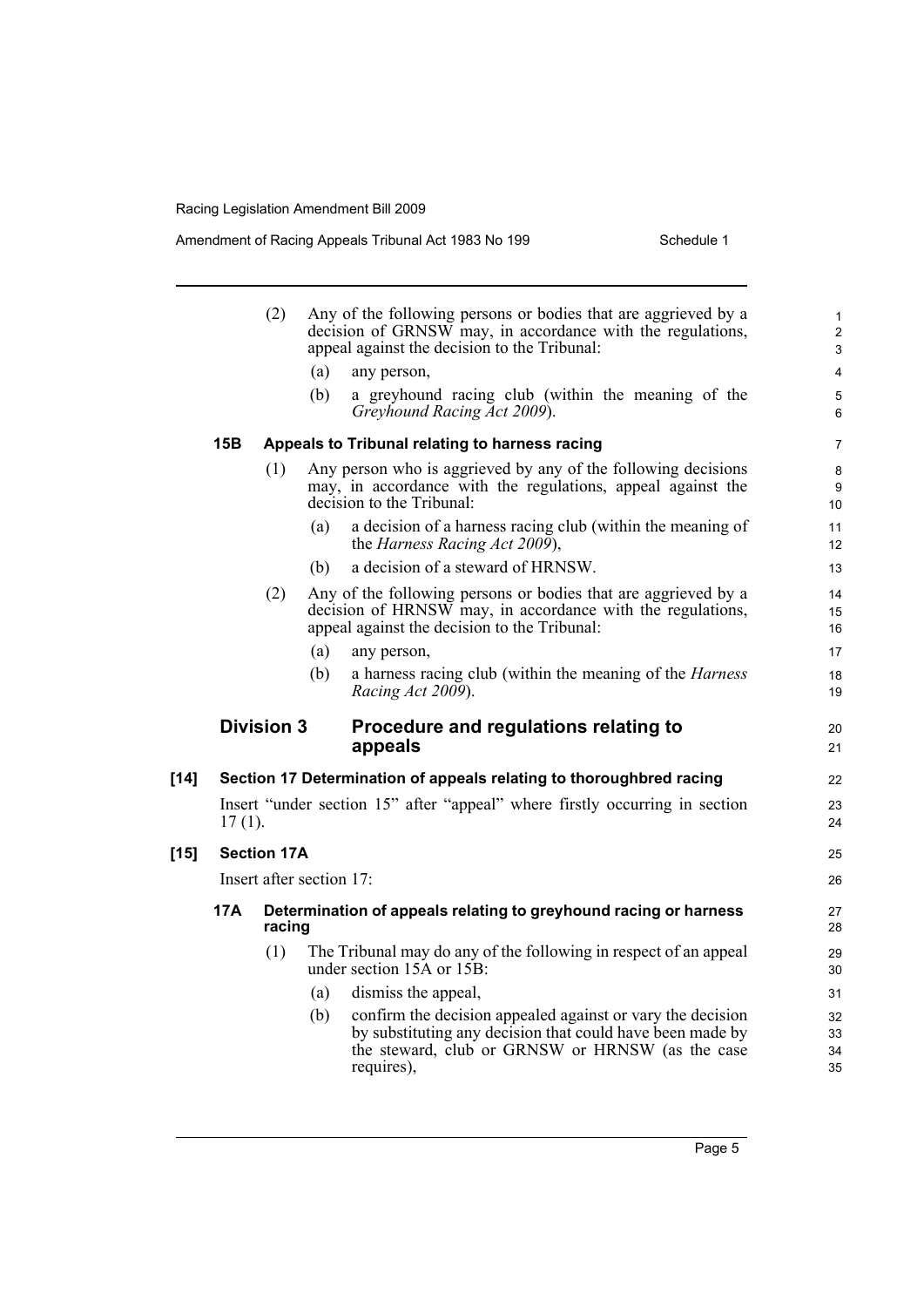Schedule 1 Amendment of Racing Appeals Tribunal Act 1983 No 199

|        |                         | (c)<br>make such other order in relation to the disposal of the<br>appeal as the Tribunal thinks fit.                                                                                                                                                                             | 1<br>$\overline{2}$        |
|--------|-------------------------|-----------------------------------------------------------------------------------------------------------------------------------------------------------------------------------------------------------------------------------------------------------------------------------|----------------------------|
|        | (2)                     | The decision of the Tribunal is final and is taken to be a decision<br>of the person or body whose decision is the subject of the appeal.                                                                                                                                         | 3<br>4                     |
| $[16]$ | <b>Section 20</b>       |                                                                                                                                                                                                                                                                                   | 5                          |
|        |                         | Omit the section. Insert instead:                                                                                                                                                                                                                                                 | 6                          |
|        | 20                      | <b>Expenses of Tribunal</b>                                                                                                                                                                                                                                                       | 7                          |
|        | (1)                     | Unless the Minister otherwise determines, the expenses<br>(including remuneration payable to an expert under section 8A or<br>payable under section $12$ ) incurred by the Tribunal in the exercise<br>of the functions of the Tribunal under this Act are to be met:             | 8<br>9<br>10<br>11         |
|        |                         | by Racing NSW in relation to an appeal to the Tribunal<br>(a)<br>under section 15, or                                                                                                                                                                                             | 12<br>13                   |
|        |                         | by GRNSW in relation to an appeal to the Tribunal under<br>(b)<br>section 15A, or                                                                                                                                                                                                 | 14<br>15                   |
|        |                         | by HRNSW in relation to an appeal to the Tribunal under<br>(c)<br>section 15B.                                                                                                                                                                                                    | 16<br>17                   |
|        | (2)                     | If Racing NSW, GRNSW or HRNSW fails to meet any expenses<br>it is required to meet under subsection $(1)$ , the Minister may<br>recover the amount of those expenses from Racing NSW,<br>GRNSW or HRNSW (as the case may be) as a debt in any court<br>of competent jurisdiction. | 18<br>19<br>20<br>21<br>22 |
| $[17]$ |                         | <b>Schedule 1 Savings and transitional provisions</b>                                                                                                                                                                                                                             | 23                         |
|        | Insert before clause 1: |                                                                                                                                                                                                                                                                                   | 24                         |
|        | Part 1                  | General                                                                                                                                                                                                                                                                           | 25                         |
| $[18]$ | Schedule 1, clause 1    |                                                                                                                                                                                                                                                                                   | 26                         |
|        |                         | Insert at the end of clause $1(1)$ :                                                                                                                                                                                                                                              | 27                         |
|        |                         | Racing Legislation Amendment Act 2009                                                                                                                                                                                                                                             | 28                         |
| $[19]$ |                         | Schedule 1, Part 2, heading                                                                                                                                                                                                                                                       | 29                         |
|        | Insert before clause 2: |                                                                                                                                                                                                                                                                                   | 30                         |
|        | <b>Part 2</b>           | Provisions consequent on enactment of<br><b>Thoroughbred Racing Board Amendment</b><br><b>Act 1998</b>                                                                                                                                                                            | 31<br>32<br>33             |
|        |                         |                                                                                                                                                                                                                                                                                   |                            |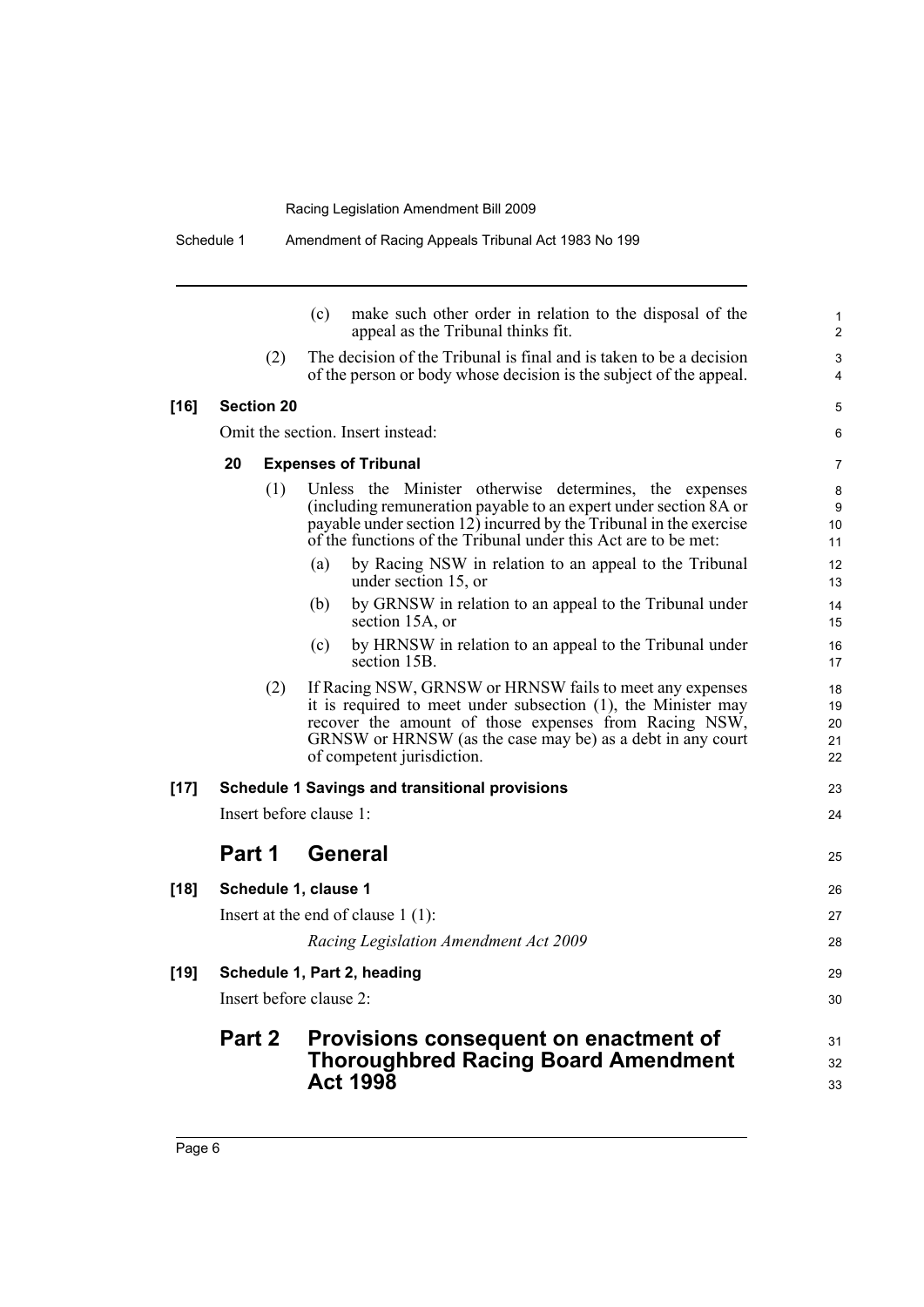#### Amendment of Racing Appeals Tribunal Act 1983 No 199 Schedule 1

| [20] |        |     | Schedule 1, Part 3, heading<br>Insert before clause 3:                                                                                                                                 | $\mathbf{1}$<br>$\overline{2}$ |
|------|--------|-----|----------------------------------------------------------------------------------------------------------------------------------------------------------------------------------------|--------------------------------|
|      | Part 3 |     | Provisions consequent on enactment of<br><b>Thoroughbred Racing Legislation</b><br><b>Amendment Act 2004</b>                                                                           | 3<br>4<br>5                    |
| [21] |        |     | Schedule 1, Part 4                                                                                                                                                                     | 6                              |
|      |        |     | Insert after clause 3:                                                                                                                                                                 | $\overline{7}$                 |
|      | Part 4 |     | Provisions consequent on enactment of<br><b>Racing Legislation Amendment Act 2009</b>                                                                                                  | 8<br>9                         |
|      | 4      |     | <b>Definitions</b>                                                                                                                                                                     | 10 <sup>°</sup>                |
|      |        |     | In this Part:<br>former Act means the Greyhound and Harness Racing<br>Administration Act 2004.                                                                                         | 11<br>12 <sup>2</sup><br>13    |
|      |        |     | former Authority means the Greyhound and Harness Racing<br>Regulatory Authority constituted by the former Act.                                                                         | 14<br>15                       |
|      |        |     | former Tribunal means the Greyhound and Harness Racing<br>Appeals Tribunal constituted by the former Act.                                                                              | 16<br>17                       |
|      | 5      |     | Pending proceedings before former Tribunal                                                                                                                                             | 18                             |
|      |        | (1) | If proceedings were commenced but not heard by the former<br>Tribunal before its dissolution, the proceedings are taken to have<br>been duly commenced in the Racing Appeals Tribunal. | 19<br>20<br>21                 |
|      |        | (2) | If the former Tribunal had commenced to hear (but had not<br>determined) a matter before its dissolution, the person or persons<br>hearing the matter:                                 | 22<br>23<br>24                 |
|      |        |     | are to continue to hear the matter, and to determine the<br>(a)<br>matter, sitting as the Racing Appeals Tribunal, and                                                                 | 25<br>26                       |
|      |        |     | have and may exercise, while sitting as the Racing Appeals<br>(b)<br>Tribunal under this clause, all the functions that the former<br>Tribunal had immediately before its dissolution. | 27<br>28<br>29                 |
|      |        | (3) | A reference in section 20:                                                                                                                                                             | 30                             |
|      |        |     | to an appeal to the Tribunal under section 15A includes a<br>(a)<br>reference to proceedings dealt with in accordance with this<br>clause that relate to greyhound racing, and         | 31<br>32<br>33                 |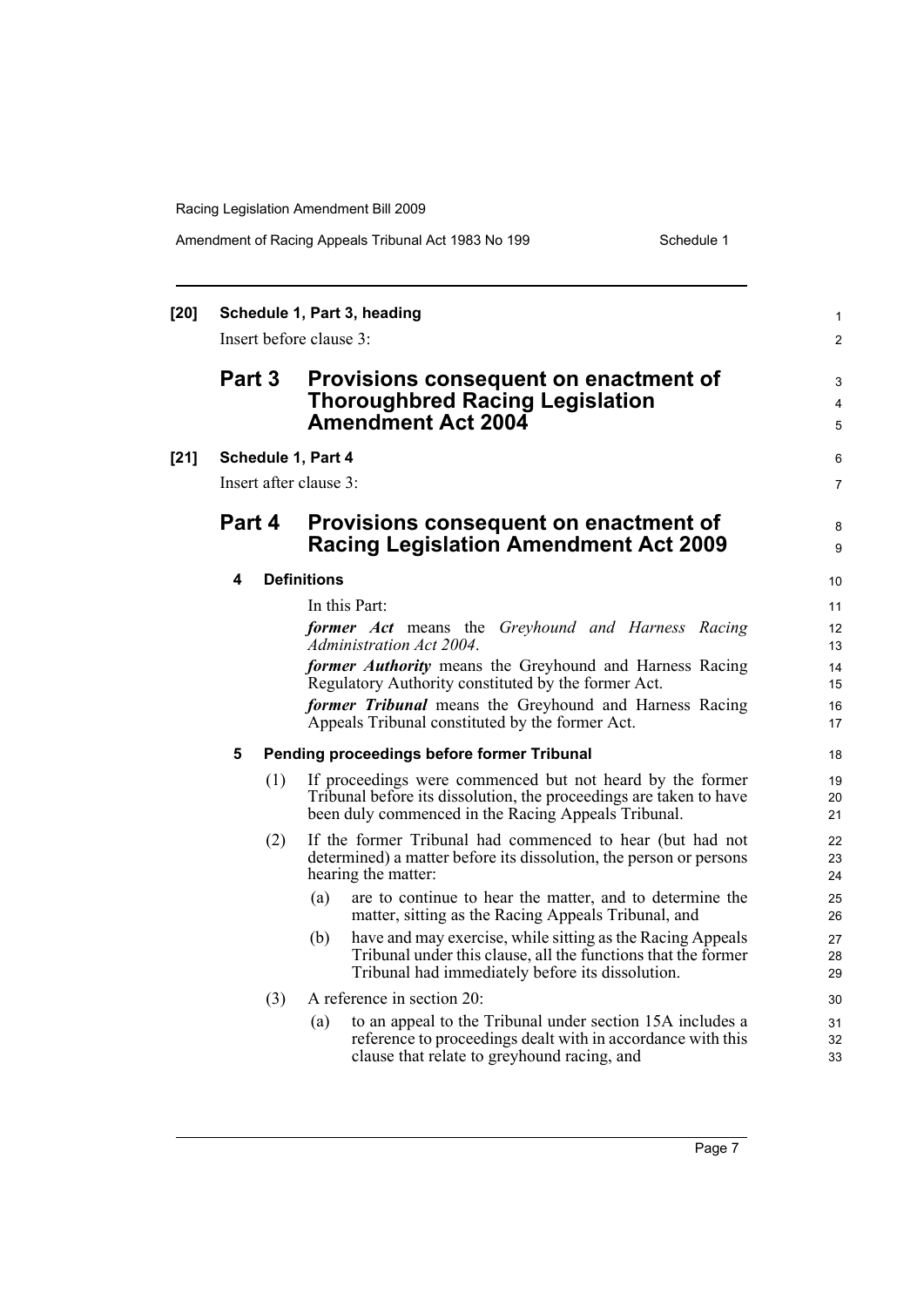Schedule 1 Amendment of Racing Appeals Tribunal Act 1983 No 199

|   |         | (b) | to an appeal to the Tribunal under section 15B includes a<br>reference to proceedings dealt with in accordance with this<br>clause that relate to harness racing.                                                                                                                                                                                                                         | $\mathbf{1}$<br>$\overline{\mathbf{c}}$<br>3 |
|---|---------|-----|-------------------------------------------------------------------------------------------------------------------------------------------------------------------------------------------------------------------------------------------------------------------------------------------------------------------------------------------------------------------------------------------|----------------------------------------------|
|   | (4)     |     | This clause applies despite any contrary provision of this Act.                                                                                                                                                                                                                                                                                                                           | 4                                            |
| 6 |         |     | Pending proceedings before Greyhound and Harness Racing<br><b>Regulatory Authority</b>                                                                                                                                                                                                                                                                                                    | 5<br>6                                       |
|   |         |     | If an appeal was made to the former Authority under section 19<br>of the former Act before the repeal of that section and was not<br>determined by that Authority before its dissolution, the appeal is<br>taken to have been made to the Racing Appeals Tribunal under<br>this Act and is to be determined by that Tribunal in accordance<br>with this Act.                              | 7<br>8<br>$\boldsymbol{9}$<br>10<br>11<br>12 |
| 7 | appeals |     | Regulations relating to greyhound racing and harness racing                                                                                                                                                                                                                                                                                                                               | 13<br>14                                     |
|   | (1)     |     | The provisions of the Greyhound and Harness Racing<br>Administration (Appeals) Regulation 2004 (as in<br>force<br>immediately before the repeal of section 19 of the former Act) are<br>taken to apply to appeals relating to greyhound racing and<br>harness racing dealt with by the Tribunal under this Act until<br>regulations are made under this Act in relation to those appeals. | 15<br>16<br>17<br>18<br>19<br>20             |
|   | (2)     |     | Despite subclause $(1)$ , those provisions apply with the following<br>modifications:                                                                                                                                                                                                                                                                                                     | 21<br>22                                     |
|   |         | (a) | clause 6 of that Regulation is taken to provide for an appeal<br>to the Tribunal in relation to a decision specified in that<br>clause,                                                                                                                                                                                                                                                   | 23<br>24<br>25                               |
|   |         | (b) | a reference to the Tribunal is taken to be a reference to the<br>Racing Appeals Tribunal,                                                                                                                                                                                                                                                                                                 | 26<br>27                                     |
|   |         | (c) | a reference to a provision of the former Act is taken to be<br>a reference to the corresponding provision of this Act (if<br>any),                                                                                                                                                                                                                                                        | 28<br>29<br>30                               |
|   |         | (d) | such other modifications as the Tribunal considers<br>necessary.                                                                                                                                                                                                                                                                                                                          | 31<br>32                                     |
|   | (3)     |     | This clause extends to proceedings referred to in clause 5.                                                                                                                                                                                                                                                                                                                               | 33                                           |
| 8 |         |     | Special inquiries under former Act                                                                                                                                                                                                                                                                                                                                                        | 34                                           |
|   |         |     | A special inquiry that was commenced under section 24 of the                                                                                                                                                                                                                                                                                                                              | 35                                           |

A special inquiry that was commenced under section 24 of the former Act but was not completed before the repeal of that section is not to be continued after that repeal.

36 37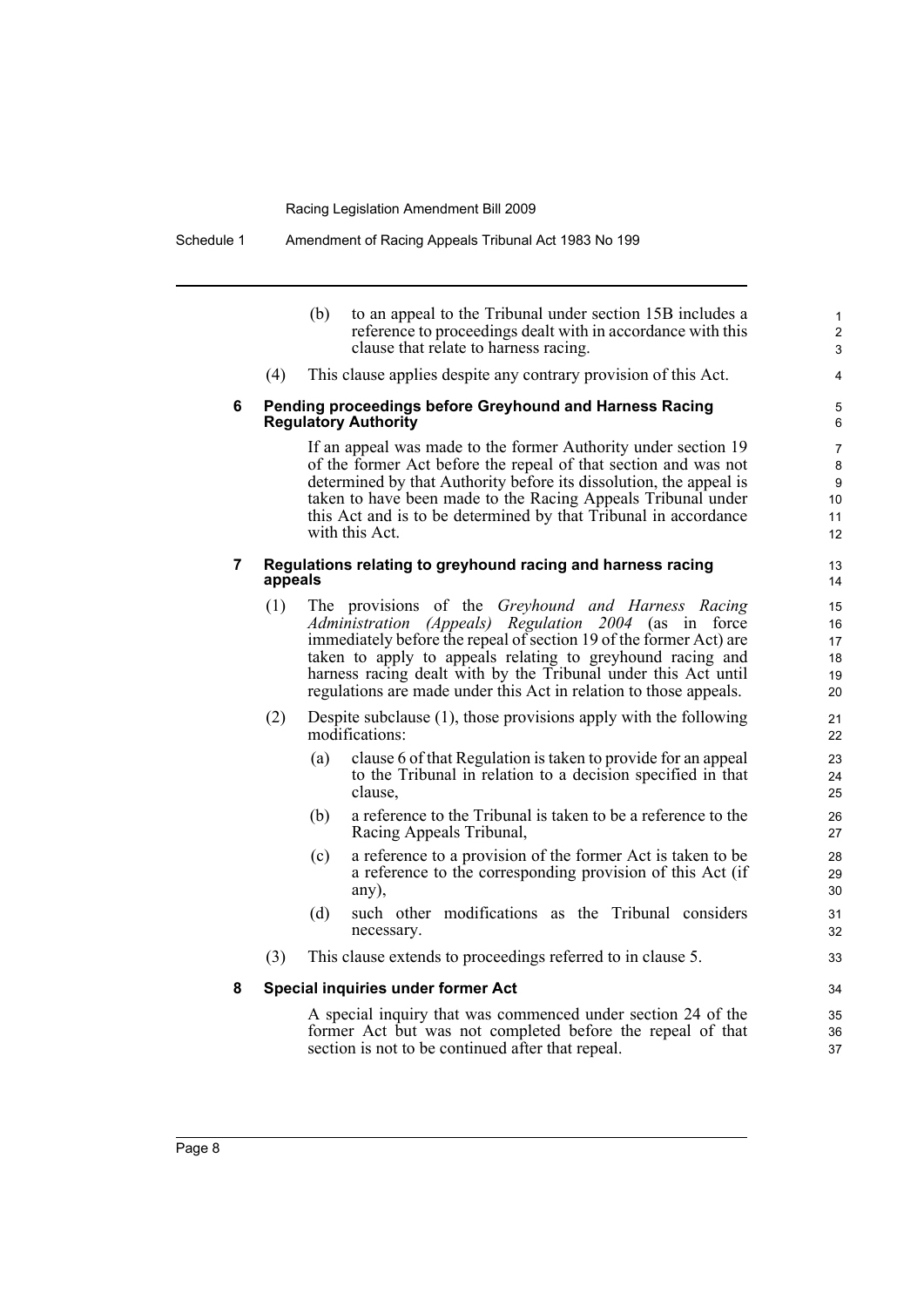Amendment of Racing Appeals Tribunal Act 1983 No 199 Schedule 1

| 9  | <b>Orders</b>                                                                                                                                                                                                                                                                                                                 | 1                             |
|----|-------------------------------------------------------------------------------------------------------------------------------------------------------------------------------------------------------------------------------------------------------------------------------------------------------------------------------|-------------------------------|
|    | (1)<br>An order made under the former Act by the former Tribunal,<br>being an order having effect immediately before the dissolution<br>of the former Tribunal, is taken to be an order made by the Racing<br>Appeals Tribunal under the corresponding provision of this Act.                                                 | $\overline{2}$<br>3<br>4<br>5 |
|    | Any application for an order made to the former Tribunal under<br>(2)<br>the former Act and not determined before the dissolution of the<br>former Tribunal is to continue to be dealt with as if made under<br>this Act (but only if there is a corresponding provision of this Act<br>under which the order could be made). | 6<br>7<br>$\bf8$<br>9<br>10   |
| 10 | <b>General savings</b>                                                                                                                                                                                                                                                                                                        | 11                            |
|    | If anything done or commenced under the former Act in relation<br>to the former Tribunal before its dissolution and still having<br>effect or not completed immediately before that dissolution is<br>something that could be done or commenced under this Act:                                                               | 12<br>13<br>14<br>15          |
|    | the thing done continues to have effect, or<br>(a)                                                                                                                                                                                                                                                                            | 16                            |
|    | the thing commenced may be completed, as if it had been<br>(b)<br>done or commenced under this Act.                                                                                                                                                                                                                           | 17<br>18                      |
| 11 | <b>Assessors</b>                                                                                                                                                                                                                                                                                                              | 19                            |
|    | On the repeal of section 8A by the Racing Legislation<br><i>Amendment Act 2009</i> , any person who immediately before that<br>repeal held the position of assessor ceases to hold that position.<br>No remuneration or compensation is payable to any such person                                                            | 20<br>21<br>22<br>23          |

as a result of the operation of this clause.

Page 9

 $\frac{1}{24}$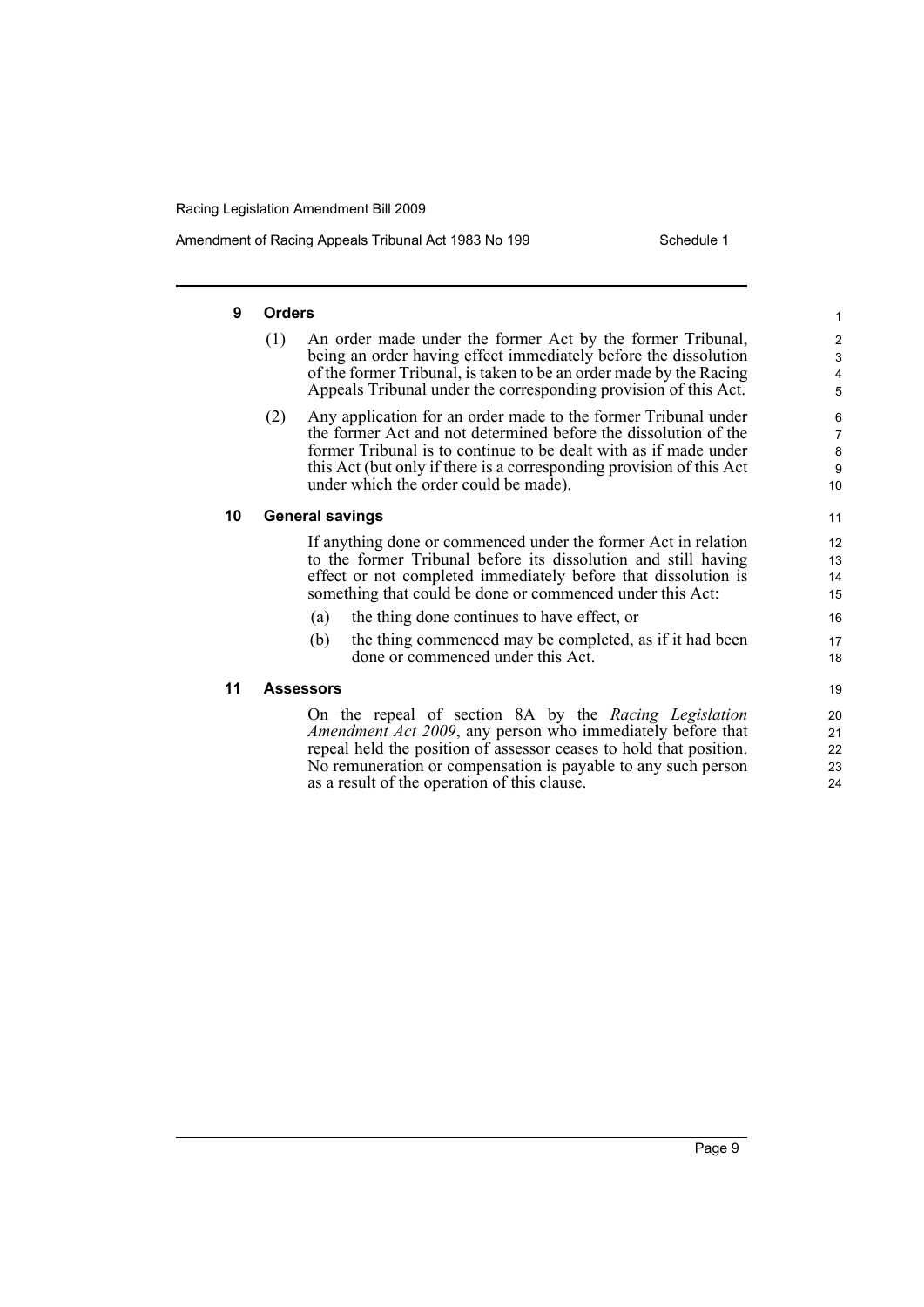Schedule 2 Amendment of Sporting Venues (Pitch Invasions) Act 2003 No 44

<span id="page-15-0"></span>

| <b>Schedule 2</b> | <b>Amendment of Sporting Venues (Pitch)</b> |
|-------------------|---------------------------------------------|
|                   | Invasions) Act 2003 No 44                   |

1 2

| [1] | Long title                                                                                                                                                                  | 3              |
|-----|-----------------------------------------------------------------------------------------------------------------------------------------------------------------------------|----------------|
|     | Insert "and racecourses" after "playing fields".                                                                                                                            | $\overline{4}$ |
| [2] | <b>Section 1 Name of Act</b>                                                                                                                                                | 5              |
|     | Omit "Pitch".                                                                                                                                                               | 6              |
| [3] | <b>Section 3 Interpretation</b>                                                                                                                                             | $\overline{7}$ |
|     | Insert in alphabetical order in section $3(1)$ :                                                                                                                            | 8              |
|     | <i>controlling body</i> for a race meeting or trial meeting means:                                                                                                          | 9              |
|     | in the case of a race meeting or trial meeting for horse<br>(a)<br>racing, Racing New South Wales constituted under the<br>Thoroughbred Racing Act 1996, or                 | 10<br>11<br>12 |
|     | in the case of a race meeting or trial meeting for harness<br>(b)<br>racing, Harness Racing New South Wales constituted<br>under the <i>Harness Racing Act 2009</i> , or    | 13<br>14<br>15 |
|     | in the case of a race meeting or trial meeting for greyhound<br>(c)<br>racing, Greyhound Racing New South Wales constituted<br>under the <i>Greyhound Racing Act 2009</i> . | 16<br>17<br>18 |
|     | race meeting has the same meaning as in the Racing<br>Administration Act 1998.                                                                                              | 19<br>20       |
|     | <i>racecourse</i> means a racecourse licensed under the Racing<br>Administration Act 1998.                                                                                  | 21<br>22       |
|     | <i>sporting venue</i> means a designated sporting venue or a<br>racecourse.                                                                                                 | 23<br>24       |
|     | <i>trial</i> meeting has the same meaning as in the Racing<br>Administration Act 1998.                                                                                      | 25<br>26       |
| [4] | Section 3 (1), definition of "designated sporting venue"                                                                                                                    | 27             |
|     | Omit "sporting" where firstly occurring.                                                                                                                                    | 28             |
| [5] | Section 3 (1), definition of "designated sporting venue"                                                                                                                    | 29             |
|     | Omit "sporting venue" from paragraph (c) of the definition.                                                                                                                 | 30             |
|     | Insert instead "venue for sporting activities".                                                                                                                             | 31             |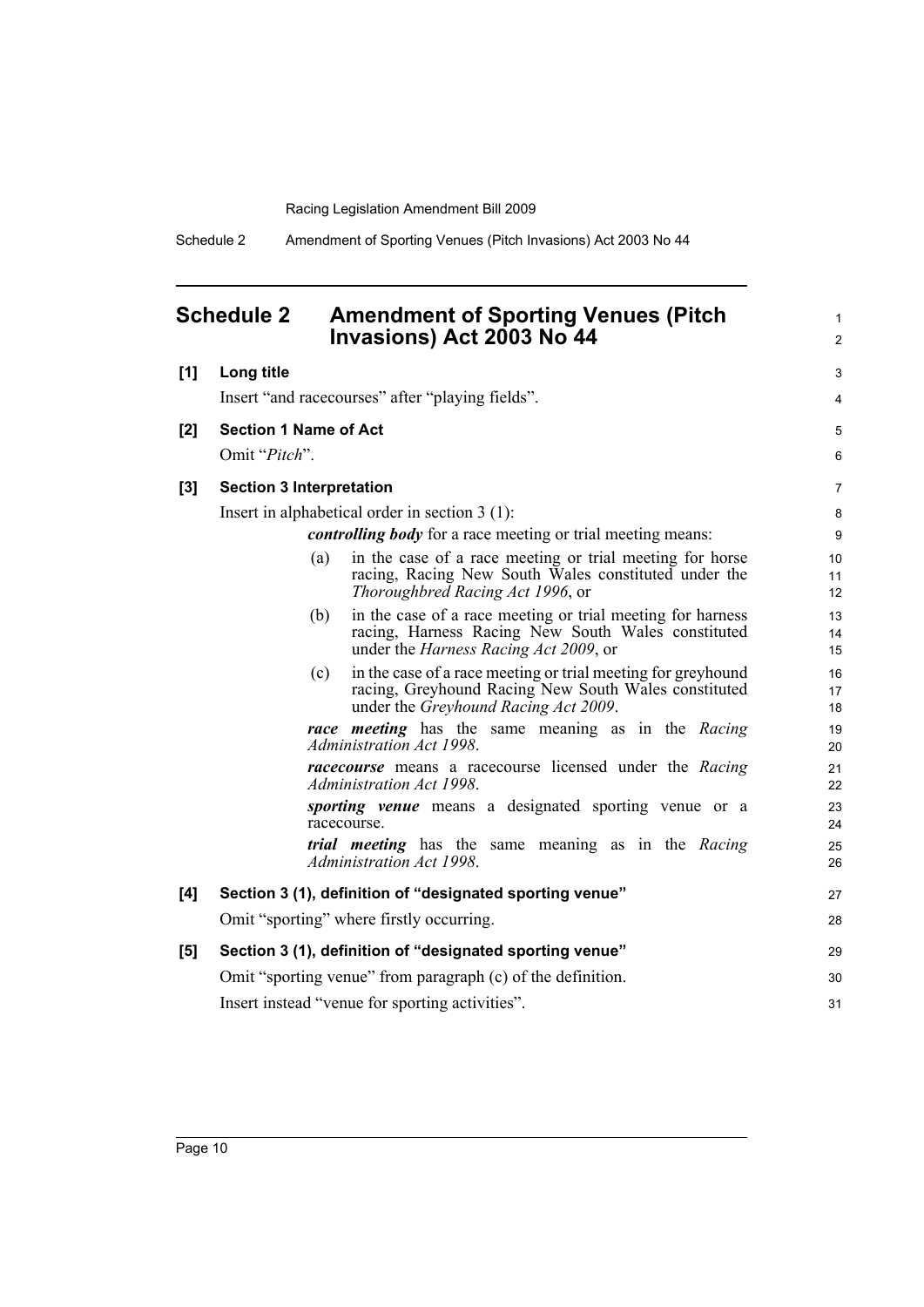| [6] |                                      |                   | Section 3 (1), definition of "venue director"                                                                                                                                                                                                   | 1                |  |
|-----|--------------------------------------|-------------------|-------------------------------------------------------------------------------------------------------------------------------------------------------------------------------------------------------------------------------------------------|------------------|--|
|     | Omit the definition. Insert instead: |                   |                                                                                                                                                                                                                                                 |                  |  |
|     |                                      |                   | <i>venue director</i> means:                                                                                                                                                                                                                    | 3                |  |
|     |                                      |                   | in the case of a designated sporting venue, the occupier of<br>(a)<br>the venue and includes, in respect of a match at the venue,<br>any person authorised by the occupier of the venue to be<br>the venue director in respect of the match, or | 4<br>5<br>6<br>7 |  |
|     |                                      |                   | in the case of a racecourse, the controlling body for the<br>(b)<br>race meeting or trial meeting taking place at the<br>racecourse.                                                                                                            | 8<br>9<br>10     |  |
| [7] |                                      | Part 2, heading   |                                                                                                                                                                                                                                                 | 11               |  |
|     |                                      |                   | Omit the heading. Insert instead:                                                                                                                                                                                                               | 12               |  |
|     | Part 2                               |                   | Invasions at sporting venues                                                                                                                                                                                                                    | 13               |  |
| [8] |                                      | <b>Section 4A</b> |                                                                                                                                                                                                                                                 | 14               |  |
|     |                                      |                   | Insert after section 4:                                                                                                                                                                                                                         | 15               |  |
|     | 4А                                   |                   | Racecourse invasions prohibited                                                                                                                                                                                                                 | 16               |  |
|     |                                      | (1)               | A person must not enter or remain in or on a restricted area of a<br>racecourse during a race meeting or trial meeting unless the<br>person:                                                                                                    | 17<br>18<br>19   |  |
|     |                                      |                   | is a rider or harness racing driver participating in the race<br>(a)<br>meeting or trial meeting, or                                                                                                                                            | 20<br>21         |  |
|     |                                      |                   | is authorised to do so by the controlling body for the race<br>(b)<br>meeting or trial meeting or an authorised officer, or                                                                                                                     | 22<br>23         |  |
|     |                                      |                   | is engaged in the control or management of the race<br>(c)<br>meeting or trial meeting, or                                                                                                                                                      | 24<br>25         |  |
|     |                                      |                   | is an authorised officer.<br>(d)                                                                                                                                                                                                                | 26               |  |
|     |                                      |                   | Maximum penalty: 50 penalty units.                                                                                                                                                                                                              | 27               |  |
|     |                                      | (2)               | In this section, <i>restricted area of a racecourse</i> means:                                                                                                                                                                                  | 28               |  |
|     |                                      |                   | any racetrack, course proper or other racing surface,<br>(a)<br>parade ring, race day tie-up stall, kennel or swabbing area,<br>including any pathways connecting any of those places, or                                                       | 29<br>30<br>31   |  |
|     |                                      |                   | any other area of a racecourse that is prescribed by the<br>(b)<br>regulations as a restricted area for the purposes of this<br>section.                                                                                                        | 32<br>33<br>34   |  |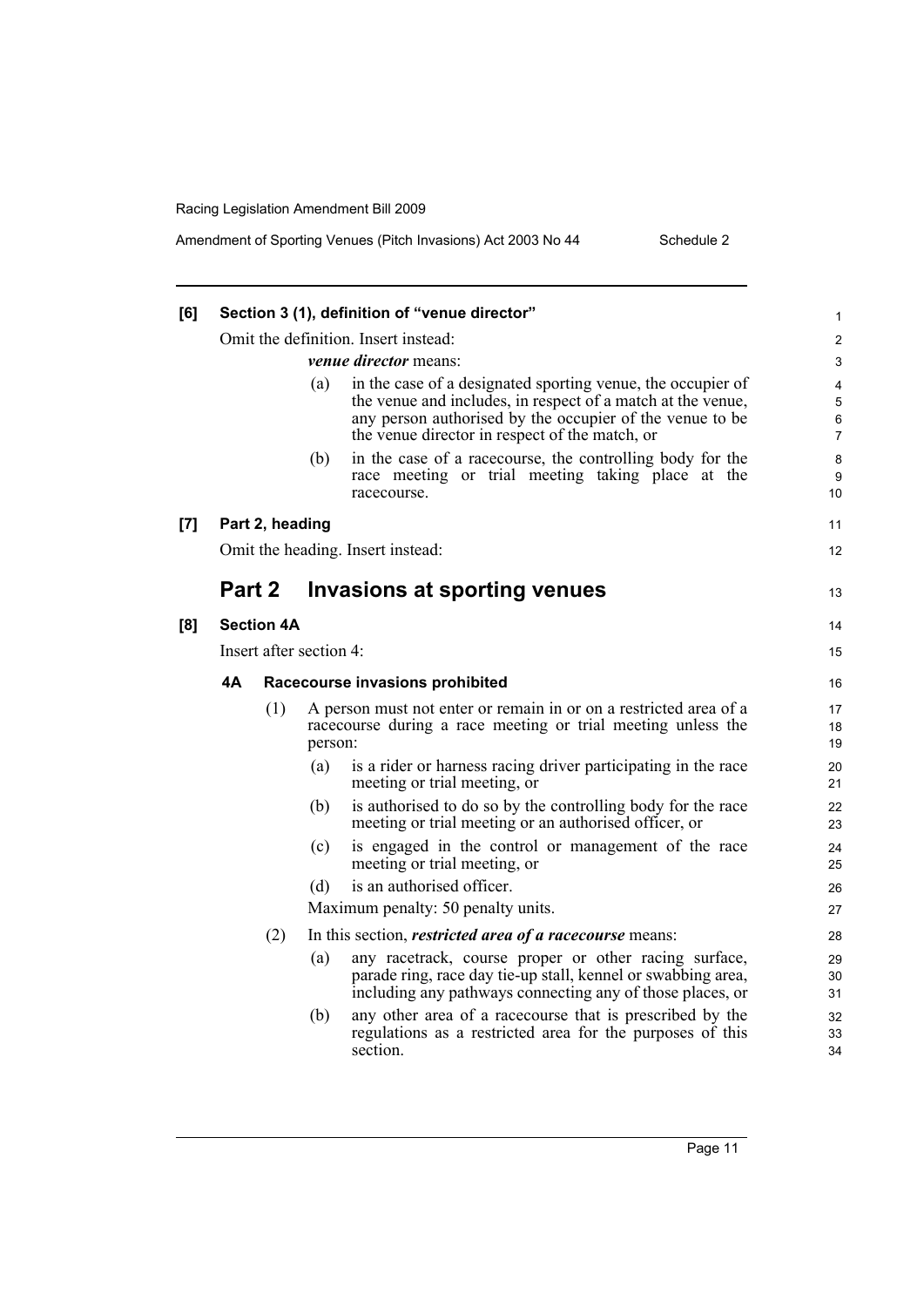| Schedule 2<br>Amendment of Sporting Venues (Pitch Invasions) Act 2003 No 44 |
|-----------------------------------------------------------------------------|
|-----------------------------------------------------------------------------|

| [9]    | Section 5 12-month ban for invasion of sporting venue                             | 1                   |
|--------|-----------------------------------------------------------------------------------|---------------------|
|        | Omit "designated sporting venue for a contravention of section 4".                | $\overline{2}$      |
|        | Insert instead "sporting venue for a contravention of section 4 or 4A".           | 3                   |
| $[10]$ | Section 6 Life ban for further invasion or entry of sporting venue when<br>banned | $\overline{4}$<br>5 |
|        | Omit "designated" from section $6(1)$ .                                           | 6                   |
| [11]   | Section 6 (1) (a)                                                                 | 7                   |
|        | Insert "or 4A" after "section 4".                                                 | 8                   |
| $[12]$ | <b>Section 13 Penalty notice amounts</b>                                          | 9                   |
|        | Insert "or 4A" after "section 4" in section 13 (a).                               | 10                  |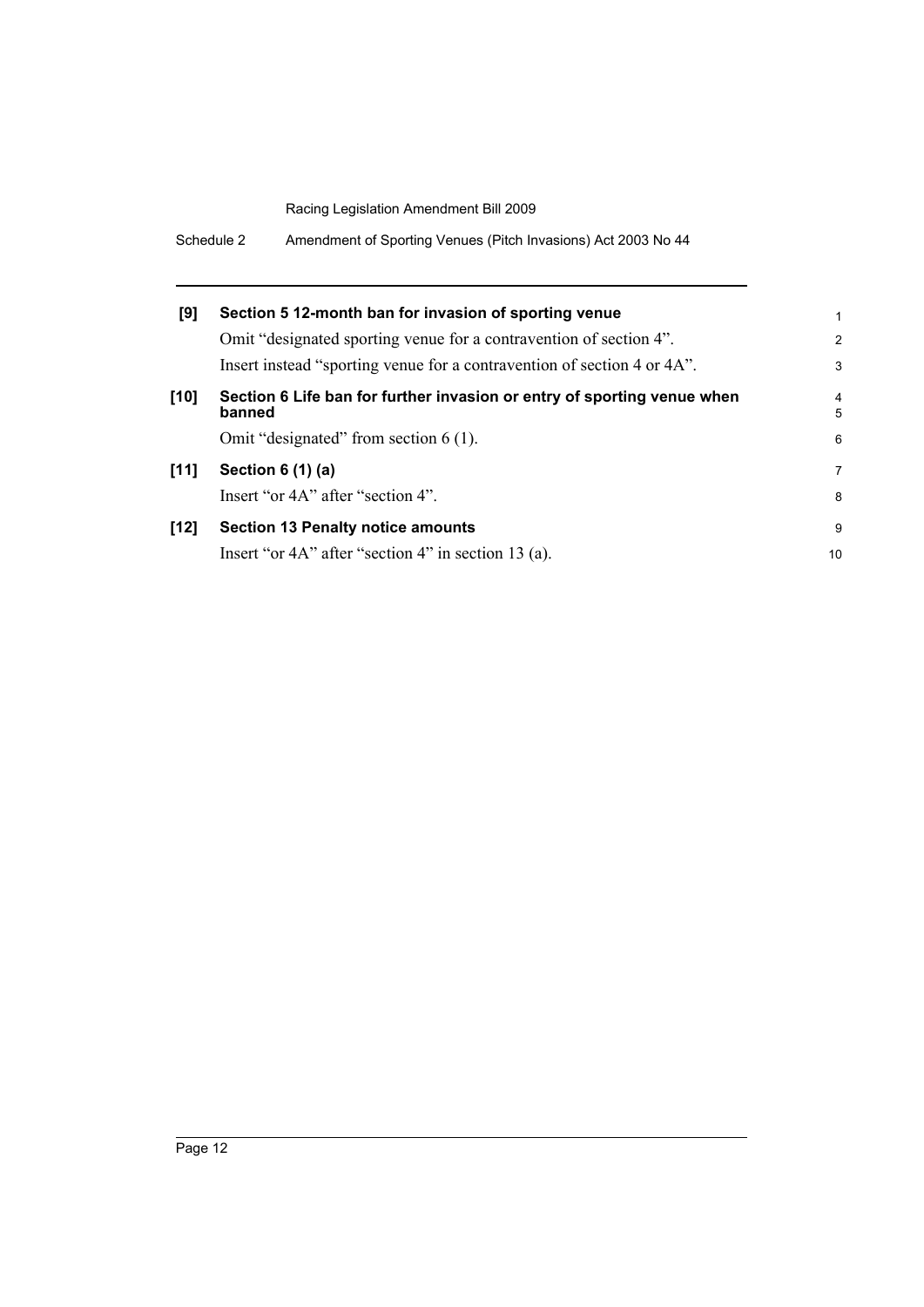Amendment of other Acts and Regulations **Schedule 3** Schedule 3

<span id="page-18-0"></span>

| <b>Schedule 3</b> |                       | <b>Amendment of other Acts and</b><br><b>Regulations</b>                                                                                                                                                                                                                                                                                                     |                                  |
|-------------------|-----------------------|--------------------------------------------------------------------------------------------------------------------------------------------------------------------------------------------------------------------------------------------------------------------------------------------------------------------------------------------------------------|----------------------------------|
| 3.1               |                       | <b>Companion Animals Regulation 2008</b>                                                                                                                                                                                                                                                                                                                     | 3                                |
|                   |                       | <b>Clause 16 Exemptions from registration requirement</b><br>Omit "Greyhound and Harness Racing Administration Act 2004".<br>Insert instead "Greyhound Racing Act 2009".                                                                                                                                                                                     | 4<br>5<br>6                      |
| 3.2               |                       | Defamation Act 2005 No 77                                                                                                                                                                                                                                                                                                                                    | 7                                |
| [1]               |                       | Schedule 1 Additional publications to which absolute privilege applies<br>Insert at the end of clause $11$ (b):<br>, or<br>in the course of proceedings in respect of an investigation<br>(c)                                                                                                                                                                | 8<br>9<br>10<br>11               |
|                   |                       | conducted by the Integrity Assurance Committee under the<br>Thoroughbred Racing Act 1996 or by that Committee in a<br>report that it makes in respect of such an investigation.                                                                                                                                                                              | 12<br>13<br>14                   |
| [2]               | Schedule 1, clause 12 |                                                                                                                                                                                                                                                                                                                                                              | 15                               |
|                   |                       | Omit the clause. Insert instead:                                                                                                                                                                                                                                                                                                                             | 16                               |
|                   | 12                    | <b>Matters relating to GRNSW and HRNSW</b>                                                                                                                                                                                                                                                                                                                   | 17                               |
|                   |                       | Without limiting section 27 (2) (a)–(c), matter that is published:                                                                                                                                                                                                                                                                                           | 18                               |
|                   |                       | by Greyhound Racing New South Wales in an official<br>(a)<br>report of its decision in respect of any appeal relating to<br>greyhound racing under the Racing Appeals Tribunal Act<br>1983 or of the reasons for its decision, or                                                                                                                            | 19<br>20<br>21<br>22             |
|                   |                       | by Harness Racing New South Wales in an official report<br>(b)<br>of its decision in respect of any appeal relating to harness<br>racing under the Racing Appeals Tribunal Act 1983 or of<br>the reasons for its decision, or                                                                                                                                | 23<br>24<br>25<br>26             |
|                   |                       | in the course of proceedings in respect of an investigation<br>(c)<br>conducted by the Greyhound Racing Integrity Auditor<br>under the Greyhound Racing Act 2009 or the Harness<br>Racing Integrity Auditor under the <i>Harness Racing Act</i><br>2009 or by the Integrity Auditor in a report that he or she<br>makes in respect of such an investigation. | 27<br>28<br>29<br>30<br>31<br>32 |
| [3]               |                       | Schedule 3 Additional proceedings of public concern                                                                                                                                                                                                                                                                                                          | 33                               |
|                   | Omit clause 4.        |                                                                                                                                                                                                                                                                                                                                                              | 34                               |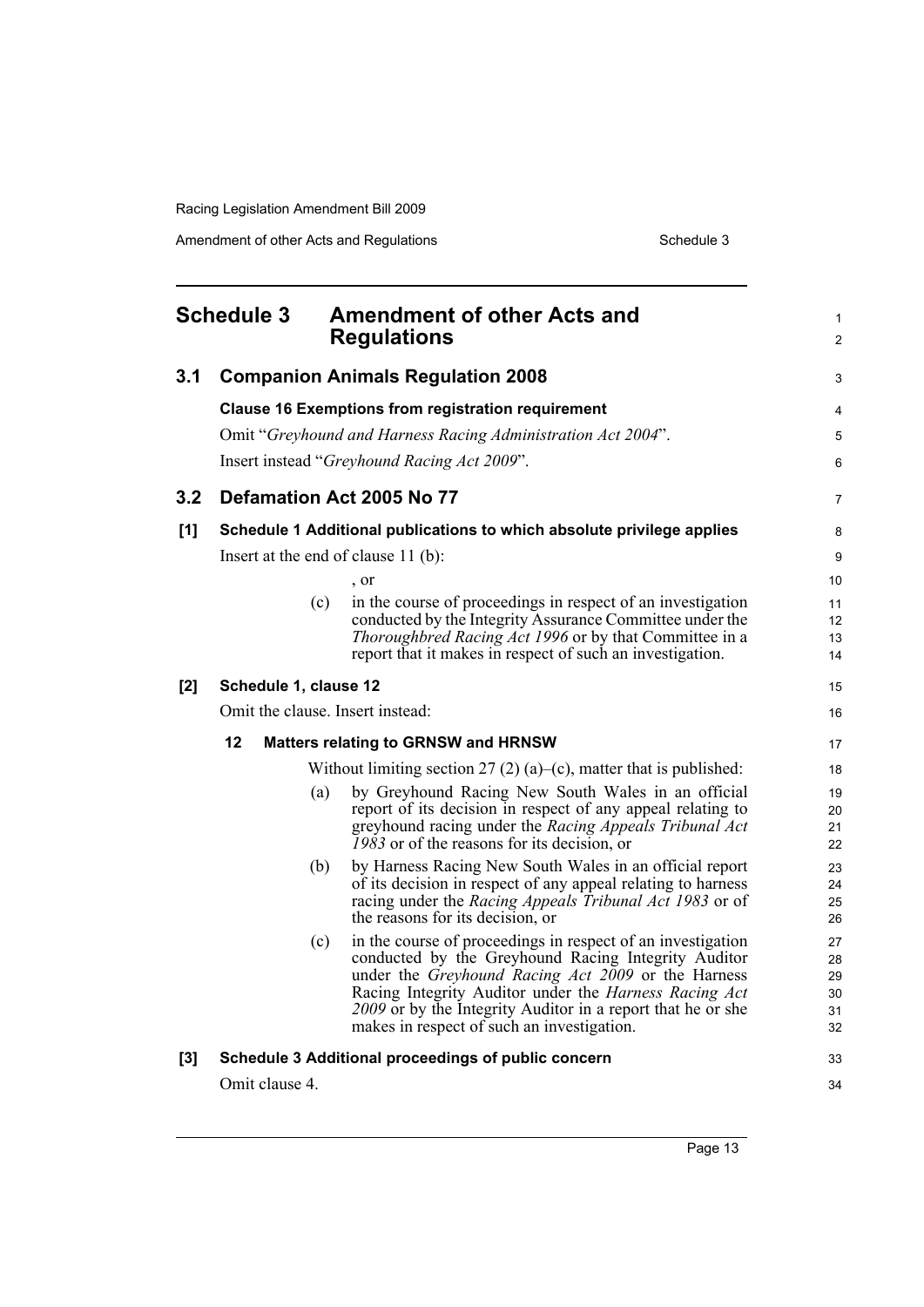Schedule 3 Amendment of other Acts and Regulations

| 3.3           | <b>Fines Act 1996 No 99</b>                                                                              | 1              |
|---------------|----------------------------------------------------------------------------------------------------------|----------------|
|               | Schedule 1 Statutory provisions under which penalty notices issued                                       | $\overline{c}$ |
|               | Omit "Sporting Venues (Pitch Invasions) Act 2003".                                                       | 3              |
|               | Insert instead "Sporting Venues (Invasions) Act 2003".                                                   | 4              |
| $3.4^{\circ}$ | First State Superannuation Act 1992 No 100                                                               | 5              |
|               | <b>Schedule 1 Employers</b>                                                                              | 6              |
|               | Omit "Greyhound and Harness Racing Regulatory Authority".                                                | 7              |
| 3.5           | <b>Government and Related Employees Appeal Tribunal Act</b><br>1980 No 39                                | 8<br>9         |
|               | <b>Schedule 4 Employing authorities</b>                                                                  | 10             |
|               | Omit "Greyhound and Harness Racing Regulatory Authority.".                                               | 11             |
| 3.6           | New South Wales Retirement Benefits Act 1972 No 70                                                       | 12             |
|               | <b>Schedule 2</b>                                                                                        | 13             |
|               | Omit the matter relating to the Greyhound and Harness Racing Regulatory<br>Authority.                    | 14<br>15       |
| 3.7           | <b>Public Authorities Superannuation Act 1985 No 41</b>                                                  | 16             |
|               | <b>Schedule 3 Employers</b>                                                                              | 17             |
|               | Omit "The Greyhound and Harness Racing Regulatory Authority." from<br>Part 2.                            | 18<br>19       |
| 3.8           | <b>Public Finance and Audit Act 1983 No 152</b>                                                          | 20             |
|               | <b>Schedule 2 Statutory bodies</b>                                                                       | 21             |
|               | Omit "Greyhound and Harness Racing Regulatory Authority".                                                | 22             |
| 3.9           | <b>Public Sector Employment and Management Act 2002 No 43</b>                                            | 23             |
|               | <b>Schedule 1 Divisions of the Government Service</b>                                                    | 24             |
|               | Omit the matter relating to the Greyhound and Harness Racing Regulatory<br>Authority Division in Part 2. | 25<br>26       |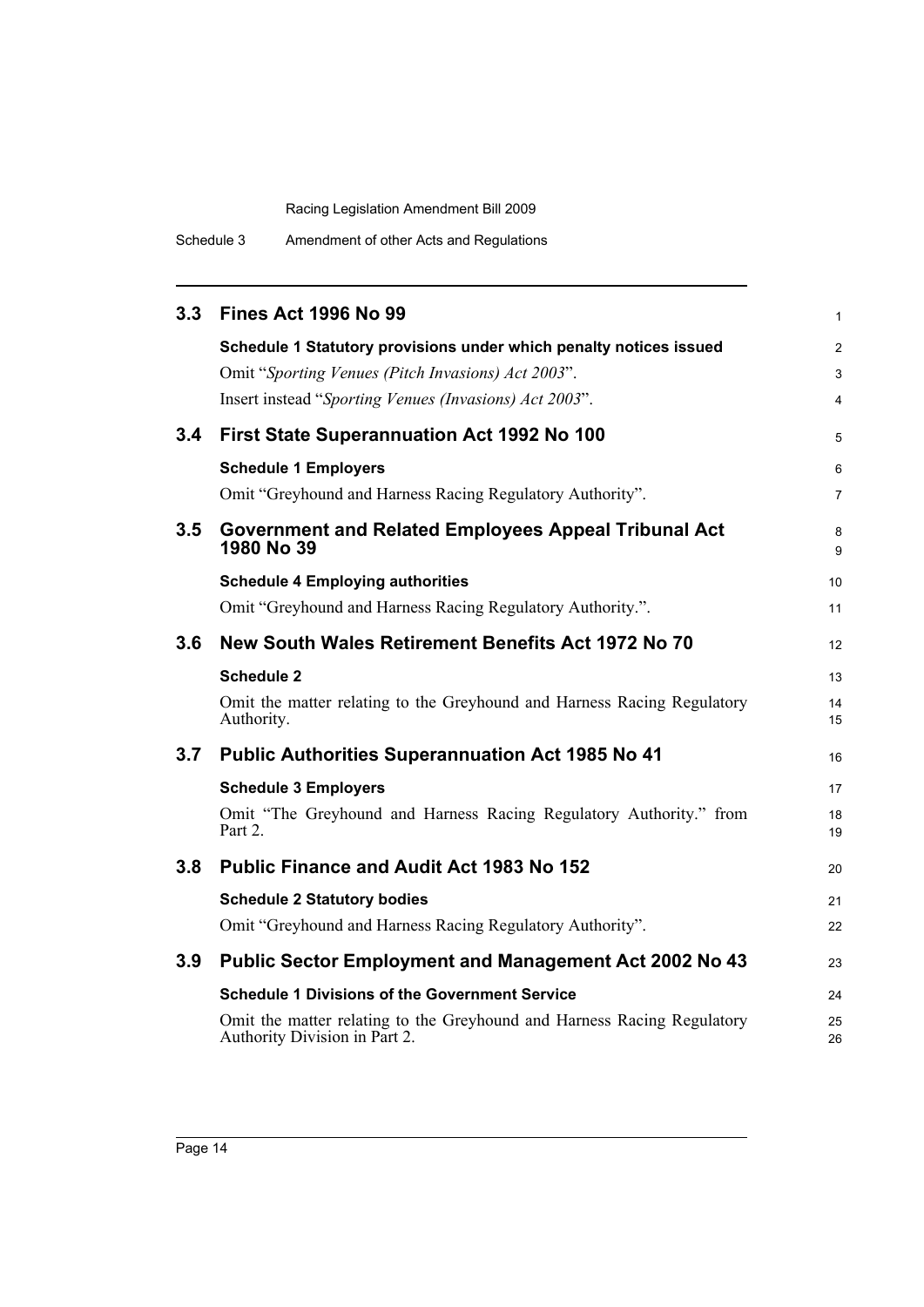|       |                              | 3.10 Racing Administration Act 1998 No 114                                                                                                                                                                                                                                                                                    | 1                                |
|-------|------------------------------|-------------------------------------------------------------------------------------------------------------------------------------------------------------------------------------------------------------------------------------------------------------------------------------------------------------------------------|----------------------------------|
| [1]   | <b>Section 4 Definitions</b> |                                                                                                                                                                                                                                                                                                                               | 2                                |
|       |                              | Omit the definition of <i>controlling body</i> from section $4(1)$ .                                                                                                                                                                                                                                                          | 3                                |
|       | Insert instead:              |                                                                                                                                                                                                                                                                                                                               | 4                                |
|       |                              | <i>controlling body</i> means:                                                                                                                                                                                                                                                                                                | 5                                |
|       | (a)                          | in relation to horse racing other than harness racing—<br>Racing New South Wales, and                                                                                                                                                                                                                                         | 6<br>$\overline{7}$              |
|       | (b)                          | in relation to harness racing—Harness Racing New South<br>Wales, and                                                                                                                                                                                                                                                          | 8<br>9                           |
|       | (c)                          | in relation to greyhound racing—Greyhound Racing New<br>South Wales.                                                                                                                                                                                                                                                          | 10<br>11                         |
| [2]   | Section 4 (2)                |                                                                                                                                                                                                                                                                                                                               | 12                               |
|       | Omit the subsection.         |                                                                                                                                                                                                                                                                                                                               | 13                               |
| $[3]$ |                              | Section 15 Harness racing on showgrounds                                                                                                                                                                                                                                                                                      | 14                               |
|       | $15(1)$ .                    | Omit "the Greyhound and Harness Racing Regulatory Authority" from section                                                                                                                                                                                                                                                     | 15<br>16                         |
|       |                              | Insert instead "Harness Racing New South Wales".                                                                                                                                                                                                                                                                              | 17                               |
| [4]   |                              | <b>Section 26C Bookmakers Revision Committee</b>                                                                                                                                                                                                                                                                              | 18                               |
|       |                              | Omit section 26C (1) (c). Insert instead:                                                                                                                                                                                                                                                                                     | 19                               |
|       | (c)                          | the chief executive officer of Greyhound Racing New<br>South Wales,                                                                                                                                                                                                                                                           | 20<br>21                         |
| [5]   |                              | <b>Schedule 1 Savings and transitional provisions</b>                                                                                                                                                                                                                                                                         | 22                               |
|       | Insert after Part 6:         |                                                                                                                                                                                                                                                                                                                               | 23                               |
|       | Part 7                       | Provisions consequent on enactment of<br><b>Racing Legislation Amendment Act 2009</b>                                                                                                                                                                                                                                         | 24<br>25                         |
|       | 13                           | <b>Existing approvals under section 15</b>                                                                                                                                                                                                                                                                                    | 26                               |
|       |                              | An approval given for the purposes of section 15 (1) by the<br>Greyhound and Harness Racing Regulatory Authority<br>constituted<br>under the <i>Greyhound and Harness Racing</i><br>Administration Act 2004 before its dissolution is taken to have<br>been given by Harness Racing New South Wales under that<br>subsection. | 27<br>28<br>29<br>30<br>31<br>32 |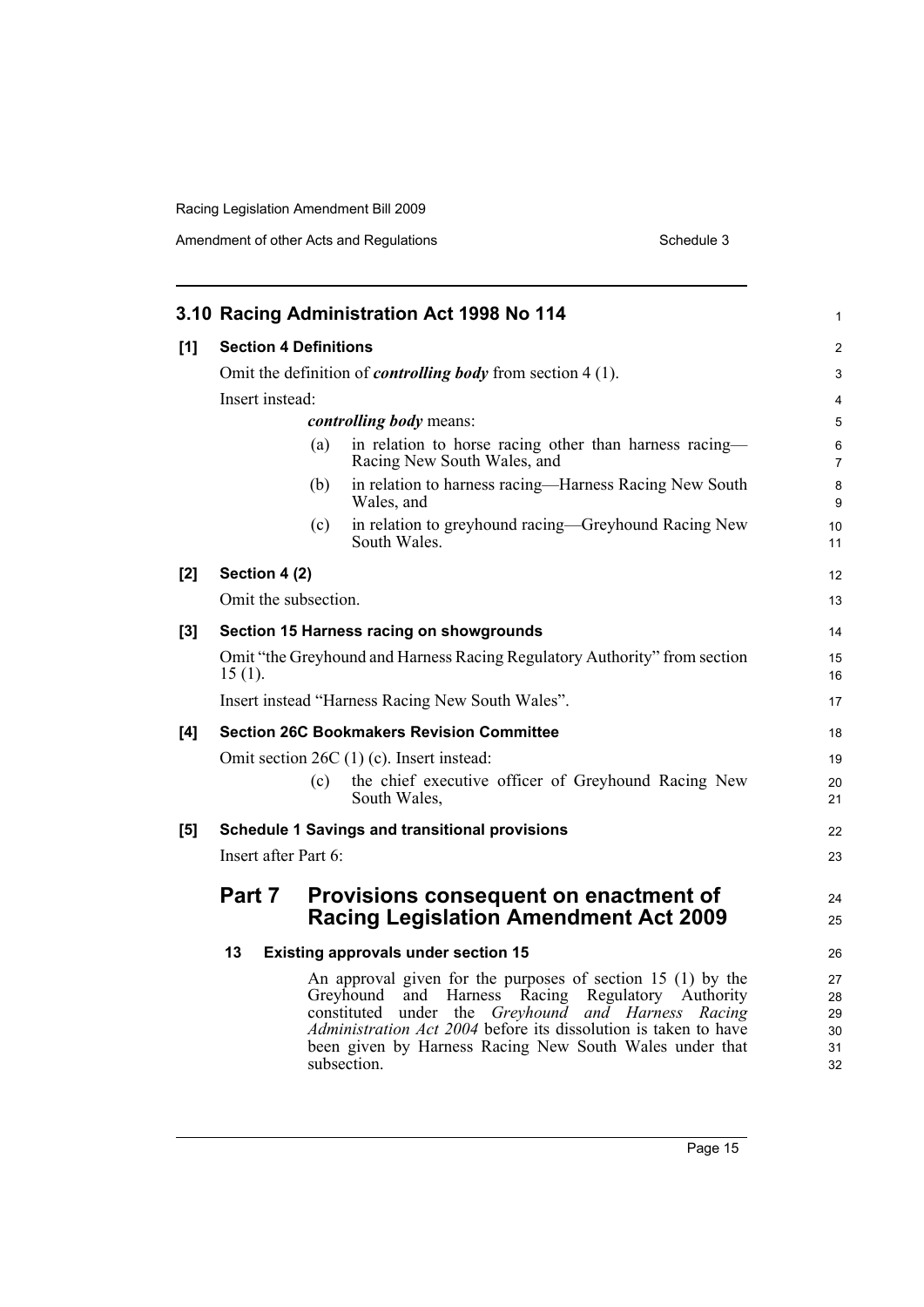|     | 3.11 Sporting Venues (Pitch Invasions) Regulation 2006                                                                                                      | $\mathbf{1}$        |
|-----|-------------------------------------------------------------------------------------------------------------------------------------------------------------|---------------------|
| [1] | <b>Clause 1 Name of Regulation</b>                                                                                                                          | $\overline{2}$      |
|     | Omit "Pitch".                                                                                                                                               | 3                   |
| [2] | <b>Clause 2 Definition</b>                                                                                                                                  | 4                   |
|     | Omit "Pitch".                                                                                                                                               | 5                   |
|     | 3.12 State Authorities Non-contributory Superannuation Act<br>1987 No 212                                                                                   | 6<br>$\overline{7}$ |
|     | <b>Schedule 1 Employers</b>                                                                                                                                 | 8                   |
|     | Omit "Greyhound and Harness Racing Regulatory Authority" from Part 1.                                                                                       | 9                   |
|     | 3.13 State Authorities Superannuation Act 1987 No 211                                                                                                       | 10                  |
|     | <b>Schedule 1 Employers</b>                                                                                                                                 | 11                  |
|     | Omit "Greyhound and Harness Racing Regulatory Authority" from Part 1.                                                                                       | 12                  |
|     | 3.14 Superannuation Act 1916 No 28                                                                                                                          | 13                  |
|     | <b>Schedule 3 List of employers</b>                                                                                                                         | 14                  |
|     | Omit "Greyhound and Harness Racing Regulatory Authority" from Part 1.                                                                                       | 15                  |
|     | 3.15 Thoroughbred Racing Act 1996 No 37                                                                                                                     | 16                  |
| [1] | <b>Section 3 Definitions</b>                                                                                                                                | 17                  |
|     | Insert in alphabetical order in section 3 (1):                                                                                                              | 18                  |
|     | <b>GRNSW</b> means Greyhound Racing New South Wales<br>constituted under the Greyhound Racing Act 2009.                                                     | 19<br>20            |
|     | <b>HRNSW</b> means Harness Racing New South Wales constituted<br>under the <i>Harness Racing Act 2009</i> .                                                 | 21<br>22            |
|     | IA Committee means the Integrity Assurance Committee<br>established under this Act.                                                                         | 23<br>24            |
|     | <i>racing official</i> means a member of Racing NSW, the Chief<br>Executive or a steward appointed by Racing NSW or other<br>member of staff of Racing NSW. | 25<br>26<br>27      |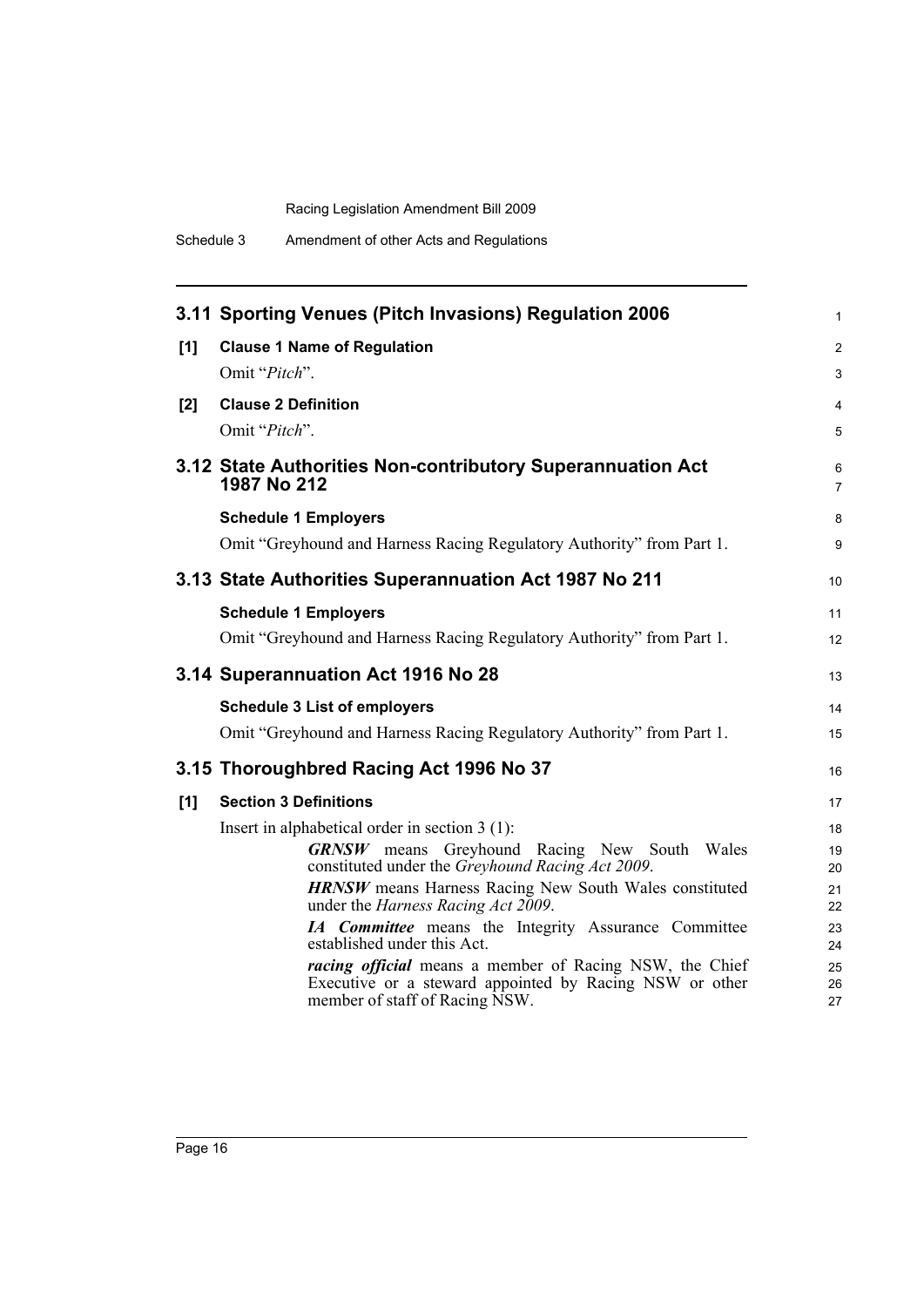Amendment of other Acts and Regulations **Schedule 3** Schedule 3

| [2]   |                                                                                                                                                                                                                                                       | <b>Section 6 Membership</b>                                    |     |                                                                                                                                                                                                                                                                                                                                                                 | 1                                |
|-------|-------------------------------------------------------------------------------------------------------------------------------------------------------------------------------------------------------------------------------------------------------|----------------------------------------------------------------|-----|-----------------------------------------------------------------------------------------------------------------------------------------------------------------------------------------------------------------------------------------------------------------------------------------------------------------------------------------------------------------|----------------------------------|
|       |                                                                                                                                                                                                                                                       |                                                                |     | Omit section $6(2)(d)$ . Insert instead:                                                                                                                                                                                                                                                                                                                        | $\overline{\mathbf{c}}$          |
|       |                                                                                                                                                                                                                                                       |                                                                | (d) | is registered by or with GRNSW under the <i>Greyhound</i><br>Racing Act 2009 or HRNSW under the Harness Racing<br><i>Act 2009</i> , or                                                                                                                                                                                                                          | 3<br>4<br>5                      |
| $[3]$ |                                                                                                                                                                                                                                                       | <b>Section 18A</b>                                             |     |                                                                                                                                                                                                                                                                                                                                                                 | 6                                |
|       |                                                                                                                                                                                                                                                       | Insert after section 18:                                       |     |                                                                                                                                                                                                                                                                                                                                                                 | 7                                |
|       | 18A                                                                                                                                                                                                                                                   | Arrangements for use of staff and facilities of HRNSW or GRNSW |     |                                                                                                                                                                                                                                                                                                                                                                 |                                  |
|       |                                                                                                                                                                                                                                                       | (1)                                                            |     | Racing NSW may arrange for the use of the services of any staff<br>or facilities of HRNSW or GRNSW.                                                                                                                                                                                                                                                             | 9<br>10                          |
|       |                                                                                                                                                                                                                                                       | (2)                                                            |     | For the purposes of this Act, a person whose services are utilised<br>by Racing NSW under this section is taken to be a member of<br>staff of Racing NSW in the exercise of functions by the person<br>under this Act.                                                                                                                                          | 11<br>12<br>13<br>14             |
|       |                                                                                                                                                                                                                                                       | (3)                                                            |     | Without limiting subsection (1), Racing NSW may arrange for a<br>steward appointed by HRNSW or GRNSW to perform the<br>functions of a steward under this Act. Any such person is taken<br>to have been appointed by Racing NSW as a steward for the<br>purposes of this Act while exercising functions under this Act in<br>accordance with those arrangements. | 15<br>16<br>17<br>18<br>19<br>20 |
|       | Without limiting subsection (1), Racing NSW may arrange to<br>(4)<br>share with HRNSW or GRNSW any equipment, information<br>technology (such as computer software) or office, or any<br>administrative system relating to licensing or registration. |                                                                |     | 21<br>22<br>23<br>24                                                                                                                                                                                                                                                                                                                                            |                                  |
|       | (5)<br>Racing NSW is not authorised to enter into an arrangement under<br>this section in relation to stewards, licensing or registration<br>without the consent of the Minister.                                                                     |                                                                |     | 25<br>26<br>27                                                                                                                                                                                                                                                                                                                                                  |                                  |
|       |                                                                                                                                                                                                                                                       | (6)                                                            |     | The consent of the Minister under subsection $(5)$ :                                                                                                                                                                                                                                                                                                            | 28                               |
|       |                                                                                                                                                                                                                                                       |                                                                | (a) | may be given in relation to a particular arrangement or a<br>class of arrangements, and                                                                                                                                                                                                                                                                         | 29<br>30                         |
|       |                                                                                                                                                                                                                                                       |                                                                | (b) | may be subject to conditions, and                                                                                                                                                                                                                                                                                                                               | 31                               |
|       |                                                                                                                                                                                                                                                       |                                                                | (c) | may be amended from time to time.                                                                                                                                                                                                                                                                                                                               | 32                               |
| [4]   |                                                                                                                                                                                                                                                       |                                                                |     | <b>Section 23 Integrity Assurance Committee</b>                                                                                                                                                                                                                                                                                                                 | 33                               |
|       | $23(1)$ .                                                                                                                                                                                                                                             |                                                                |     | Insert "or as are conferred on it by this Act" after "confer on it" in section                                                                                                                                                                                                                                                                                  | 34<br>35                         |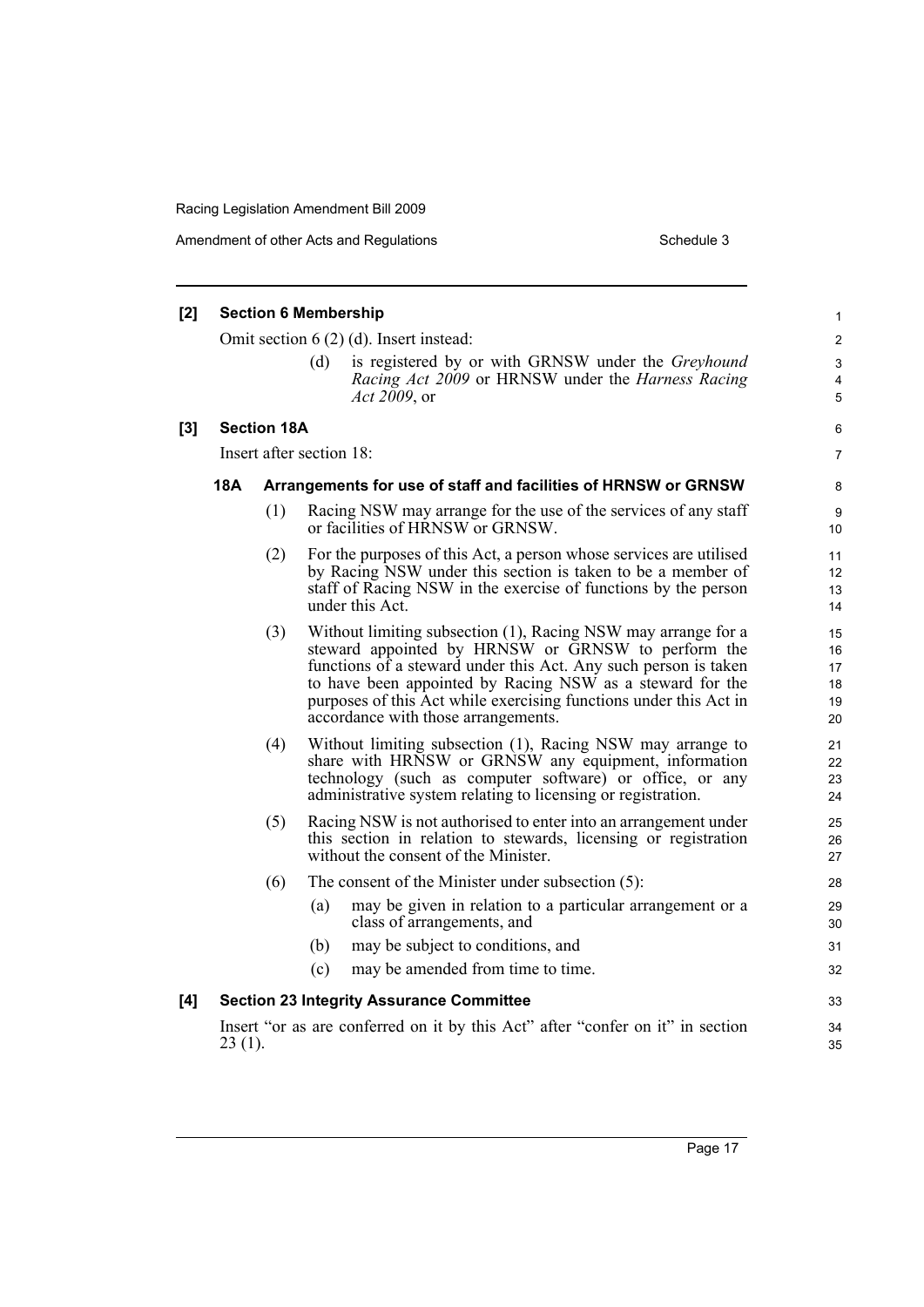Schedule 3 Amendment of other Acts and Regulations

| [5] |     |                                                                                           | Sections 23A and 23B                                                                                                                                                                                                                                                                          | $\mathbf{1}$                 |  |
|-----|-----|-------------------------------------------------------------------------------------------|-----------------------------------------------------------------------------------------------------------------------------------------------------------------------------------------------------------------------------------------------------------------------------------------------|------------------------------|--|
|     |     |                                                                                           | Insert after section 23:                                                                                                                                                                                                                                                                      | 2                            |  |
|     | 23A | Inquiries and investigations by Integrity Assurance Committee in<br>relation to complaint |                                                                                                                                                                                                                                                                                               |                              |  |
|     |     | (1)                                                                                       | A person may make a complaint to the IA Committee in respect<br>of the exercise of functions by a racing official relating to horse<br>racing.                                                                                                                                                | 5<br>$\,6$<br>$\overline{7}$ |  |
|     |     | (2)                                                                                       | On receiving a complaint from a person under this section, the IA<br>Committee must investigate the complaint with due diligence<br>unless the Committee considers that the complaint:                                                                                                        | 8<br>9<br>10                 |  |
|     |     |                                                                                           | is frivolous, vexatious or not made in good faith, or<br>(a)                                                                                                                                                                                                                                  | 11                           |  |
|     |     |                                                                                           | (b)<br>is trivial, or                                                                                                                                                                                                                                                                         | 12                           |  |
|     |     |                                                                                           | (c)<br>does not relate to the exercise of functions by a racing<br>official in a corrupt, improper or unethical manner.                                                                                                                                                                       | 13<br>14                     |  |
|     |     | (3)                                                                                       | If the IA Committee decides to investigate a complaint, the<br>Committee must inform the racing official concerned of the<br>substance of the complaint and give the racing official a<br>reasonable opportunity to respond to it.                                                            | 15<br>16<br>17<br>18         |  |
|     |     | (4)                                                                                       | The IA Committee may, by notice in writing, require a racing<br>official who is the subject of an investigation under this section<br>to do one or more of the following things:                                                                                                              | 19<br>20<br>21               |  |
|     |     |                                                                                           | provide, in accordance with directions in the notice, such<br>(a)<br>information verified by statutory declaration as, in the<br>opinion of the Committee, is relevant to the investigation<br>and is specified in the notice,                                                                | 22<br>23<br>24<br>25         |  |
|     |     |                                                                                           | produce, in accordance with directions in the notice, such<br>(b)<br>records as, in the opinion of the Committee, are relevant to<br>the investigation and permit examination of the records,<br>the taking of extracts from them and the making of copies<br>of them.                        | 26<br>27<br>28<br>29<br>30   |  |
|     |     |                                                                                           | (c)<br>authorise a person described in the notice to comply with a<br>requirement of the kind referred to in paragraph (a) or (b),                                                                                                                                                            | 31<br>32                     |  |
|     |     |                                                                                           | furnish to the Committee such authorisations and consents<br>(d)<br>as the Committee requires for the purpose of enabling the<br>Committee to obtain information (including financial and<br>other confidential information) from other persons<br>concerning the person under investigation. | 33<br>34<br>35<br>36<br>37   |  |